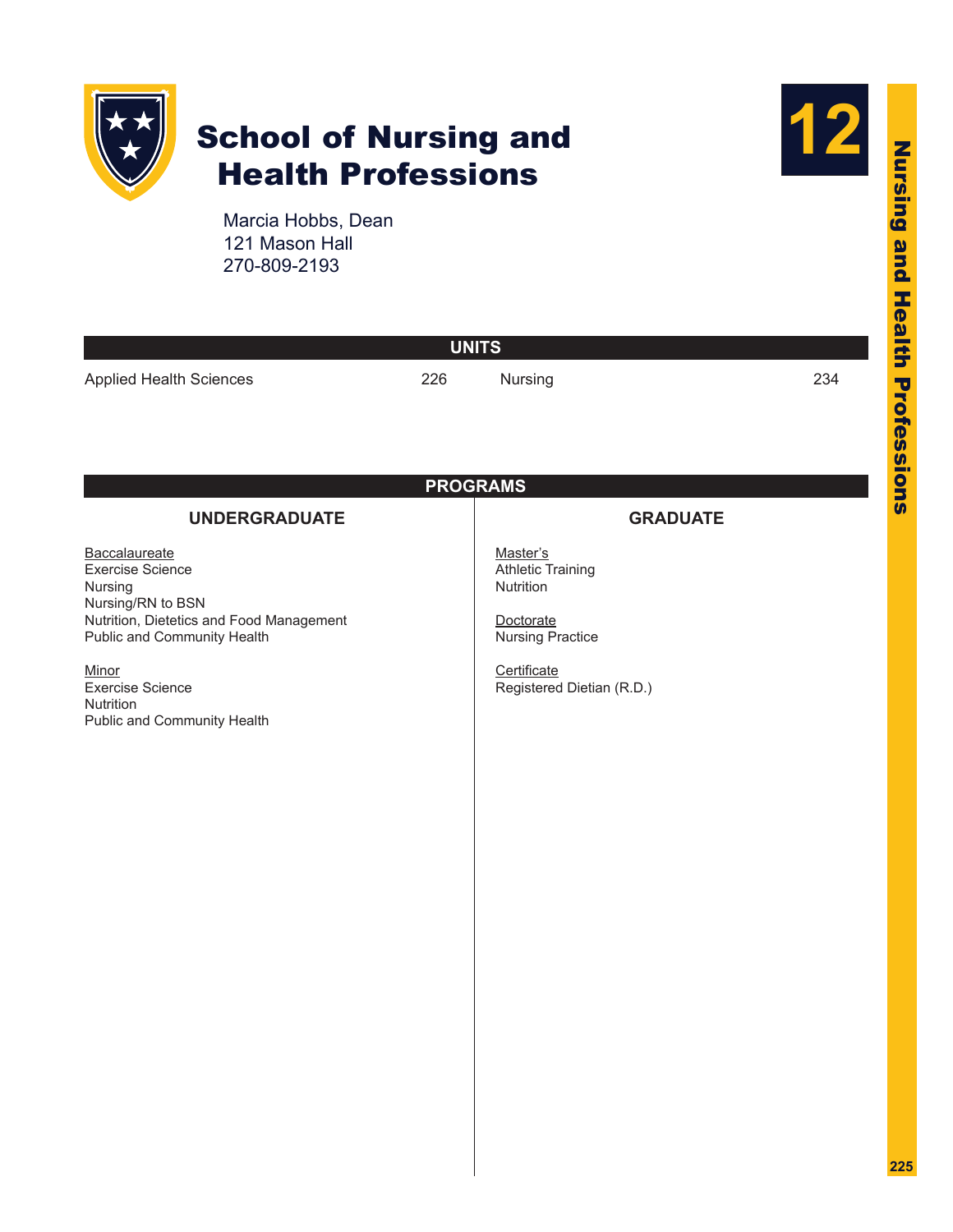# School of Nursing and Health Professions

The School of Nursing and Health Professions offers baccalaureate and doctorate degrees in nursing as well as other health professions offered through the Department of Applied Health Sciences.

# Department of Applied Health Sciences 408B Applied Science Building

270-809-5742

**Chair:** Amelia Dodd. **Faculty:** Crouch, Dodd, J. Erdmann, K. Erdmann, Kalinski, Maghrabi, Paine, Reeves, Stanczyk, Terry.

The Department of Applied Health Sciences offers the following programs dealing with health promotion, pre-health professional, clinical practice, and rehabilitation sciences.

A Bachelor of Science is offered in exercise science with three tracks available: movement science, pre-health professional, and wellness. This program prepares students for employment in healthrelated fields, graduate programs, or to take national certification exams through the American College of Sport Medicine, the National Strength and Conditioning Association, or other recognized entities in related fields.

A Bachelor of Science is offered in nutrition, dietetics and food management with tracks in dietetics, food management, or nutrition and foods. The graduate Dietetics Internship Program prepares students to become Registered Dietitians (R.D.). These graduate internship hours may be applied to completion of the Master of Science in Nutrition.

The Bachelor of Science in public and community health has three track options: healthcare administration, health education and promotion, and health information administration. It is a dynamic program that is interdisciplinary in nature and provides options that allow students to prepare for various careers in public and community health organizations, such as hospitals, government agencies, or non-profit organizations. The program also prepares students to sit for professional certifications/licensures, and/or pursue graduate studies in related fields.

A Master of Science in Athletic Training (MSAT) degree is offered. This program prepares students to sit for the Board of Certification examination for athletic trainers. This program offers a traditional route to completion, as well as a 3+2 accelerated route.

**Note:** L=literature; R=research; PT=professional training. See page 58.

#### **Accreditations**

The exercise science program's pre-health professional and wellness tracks are accredited through the Commission on Accreditation of Allied Health Education Programs (CAAHEP) upon the recommendation of the Committee on Accreditation for the Exercise Sciences (CoAES). The undergraduate dietetics and the graduate registered dietitian certificate programs are accredited through the Accreditation Council for Education in Nutrition and Dietetics (ACEND). The graduate athletic training program is accredited through the Commission on Accreditation of Athletic Training Education (CAATE).

#### **Exercise Science**

 Exercise Science professionals often collaborate with other health care professionals to provide clients with information designed to manage and/or prevent health issues. Students who are passionate about working with people interested in developing healthier lifestyles through a combination of educational programs

and exercise should consider the wellness track. Students who choose the wellness track complete the core course requirements and then choose from restricted electives based on their intended career path. Graduates may choose to work independently as a business owner or with other health care professionals in a variety of settings, including hospital wellness centers, cardiac rehabilitation, corporate fitness programs, private industry, and other wellnessrelated facilities. Graduates may also consider pursuing a graduate degree in related fields.

Health care professionals are in high demand nationwide. Students choosing to pursue graduate programs in athletic training, occupational therapy, physical therapy, physician assistant, or other health-related fields should consider the pre-health professional track. The Pre-health professional track allows the student to complete the EXS core course requirements and the prerequisite coursework required for their intended graduate program. Students should note that completing MSU's Bachelor of Science in Exercise Science/Pre-Health Professional Track does not guarantee acceptance to graduate programs. Acceptance into graduate programs is challenging and highly competitive. Successful applicants demonstrate a competitive academic history, have knowledge of the profession, and are motivated to succeed. Considering these high standards necessary for graduate programs and MSU's interest in each student's career success, criteria have been established that must be met prior to taking specific upper-level exercise science courses. Students who do not meet these requirements are encouraged to evaluate their career choice so the remaining coursework can be tailored to prepare them for the workforce or other graduate programs at the time of graduation from MSU. This track's flexible design provides the opportunity for students, with advisor guidance, to tailor their coursework to meet specific demands that graduate programs require for admittance.

Requirements necessary for acceptance to graduate programs differ depending on the field of study and the particular graduate program. Students are strongly encouraged to explore potential graduate programs or career options and narrow their areas of interest early in their undergraduate program. This will assist the student, under the guidance of their academic advisor, in developing an academic plan of action. Although academic advisors will be assisting students, it is the responsibility of the student to ensure all prerequisite coursework required for a specific graduate program has been completed.

Students must earn a *C* or better in all EXS core and track-specific courses. A cumulative GPA of 2.5 for students pursuing the Wellness track and a 3.0 for students pursuing the Pre-Health Professional track is required prior to enrollment in most senior-level courses. The 2.5 (or 3.0 depending on the program) GPA must be maintained to graduate.

Prior to graduating with an exercise science degree, all EXS students are required to take a comprehensive exam over material covered in core EXS classes. Students must earn at least a 75% on the exam to graduate with an EXS degree. The exam is offered on select dates, and is taken by seniors after all core classes are completed.

Students intending to pursue the Master of Science in Athletic Training (MSAT) will initially select the EXS pre-health professional track. Junior-level students will be transitioned to the movement science track after specific criteria are met (see below).

#### **Movement Science Track**

Students intending to pursue the Master of Science in Athletic Training (MSAT) will initially select the pre-health professional track. Students will be transitioned to the movement science track when the following criteria are met:

- successful completion of 60 credits
- 2.75 or greater cumulative grade point average
- complete EXS 101, BIO 227, 228, 229, and 230 (or equivalent).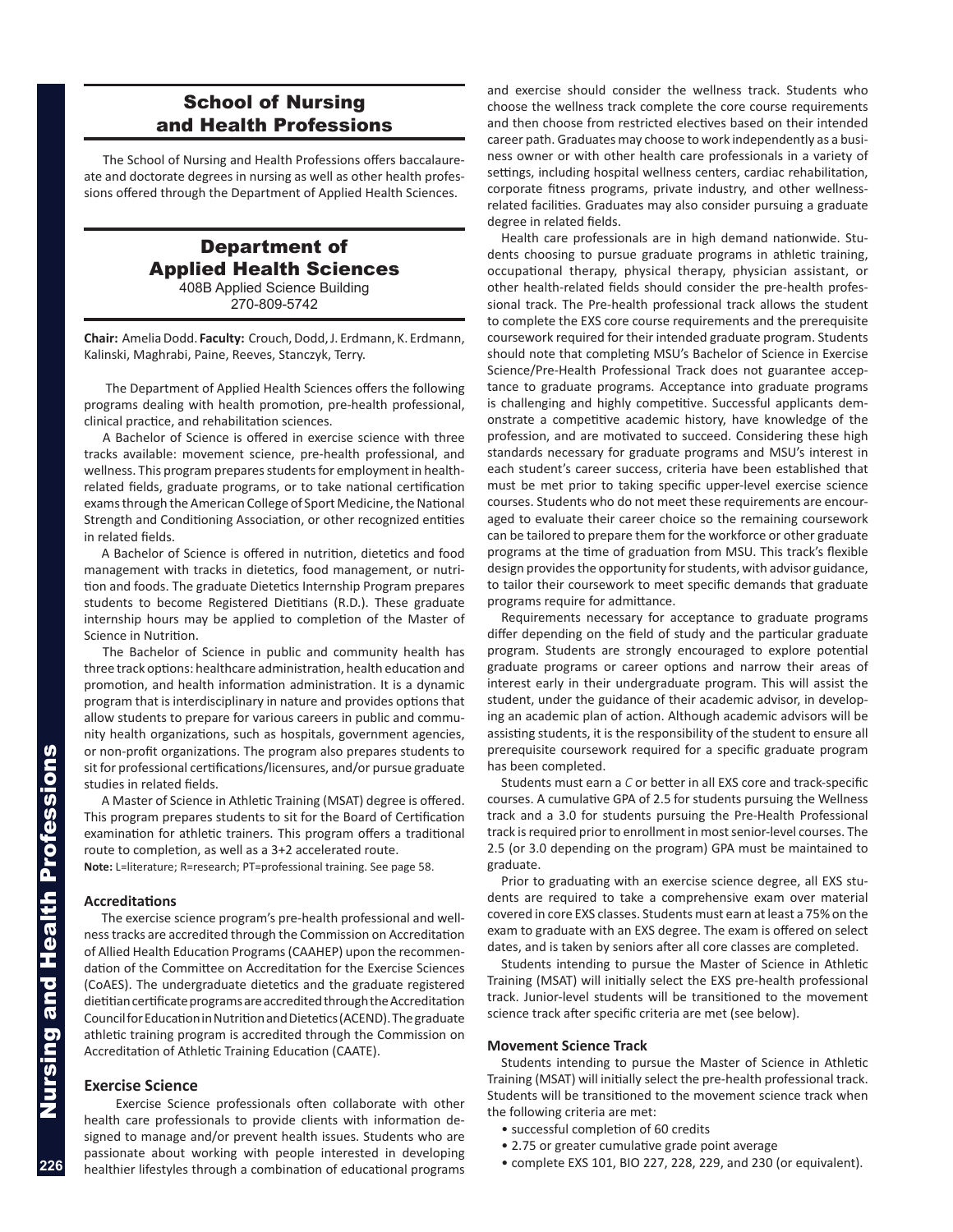See the Athletic Training section for additional information about the MSAT program.

## **Pre-Health Professional Track**

Prior to taking EXS 304, 320, 390, 402, 403, 420, 421 and/or 435, students must have

• earned a grade of *C* or better in all EXS core and track-specific courses,

• completed at least one of the following with a grade of *C* or better: CHE 111, CHE 201, PHY 130, and PHY 131

• earned a minimum 3.0 cumulative grade point average. The 3.0 GPA must be maintained to graduate.

#### **Wellness Track**

Prior to taking EXS 415, 433, 445, 446, 465, 469, and 470, students must have

• earned a grade of *C* or better in all EXS core and track-specific courses,

• earned a minimum 2.5 cumulative grade point average. The 2.5 GPA must be maintained to graduate.

Any EXS student that is not adequately progressing through the program and/or has not met program requirements are held to the following:

• If a student earns below a *C*, the course must be retaken the next opportunity it is offered. If the course is not offered the next semester (or circumstances do not permit), but the student meets the cumulative GPA requirements, they will be allowed to progress in other courses.

• If on the third attempt, the student is still unable to earn a *C* or better, the course cannot be repeated again for the EXS program and the student can no longer progress through the EXS program.

## **AREA:**

|            | <b>Bachelor of Science</b> | <b>Exercise Science/Movement Science Track</b>               | CIP 31.0505 |  |  |
|------------|----------------------------|--------------------------------------------------------------|-------------|--|--|
|            |                            |                                                              |             |  |  |
|            |                            | (See Academic Degrees and Programs.)                         |             |  |  |
|            |                            | University Studies selections must include:                  |             |  |  |
|            |                            | • Scientific Inquiry, Methodologies, and Quantitative Skills |             |  |  |
| <b>BIO</b> | 101<br>or                  | <b>Biological Concepts</b>                                   |             |  |  |
| <b>BIO</b> | 216<br>or                  | <b>Biological Inquiry and Analysis</b>                       |             |  |  |
| <b>BIO</b> | 221                        | Zoology: Animal Form and Function                            |             |  |  |
| <b>CHE</b> | 111                        | <b>Essentials of Chemistry and Biochemistry</b>              |             |  |  |
|            | or                         |                                                              |             |  |  |
| <b>CHE</b> | 201                        | <b>General College Chemistry</b>                             |             |  |  |
| <b>MAT</b> | 150                        | Algebra and Trigonometry (or higher math)                    |             |  |  |
|            |                            | •Social and Self-Awareness and Responsible Citizenship       |             |  |  |
| PHI        | 202                        | <b>Fthics</b>                                                |             |  |  |
| <b>PSY</b> | 180                        | General Psychology                                           |             |  |  |
|            |                            | • University Studies Electives                               |             |  |  |
| <b>CSC</b> | 125                        | Internet and Web Page Design                                 |             |  |  |
|            | or                         |                                                              |             |  |  |
| <b>CSC</b> | 199                        | Introduction to Information Technology                       |             |  |  |
| <b>STA</b> | 135                        | Introduction to Probability and Statistics                   |             |  |  |
|            |                            |                                                              |             |  |  |
| <b>BIO</b> | 227                        | Human Anatomy                                                |             |  |  |
| <b>BIO</b> | 228                        | Human Anatomy Laboratory                                     |             |  |  |
| <b>BIO</b> | 229                        | Human Physiology                                             |             |  |  |
| <b>BIO</b> | 230                        | Human Physiology Laboratory                                  |             |  |  |
| EXS        |                            | 100T Transitions                                             |             |  |  |

- EXS 101 Concepts and Careers in Exercise Science and Athletic Training
- EXS 275 Group Fitness Instruction
- EXS 295 Acute Care of the Physically Active
- EXS 301 Care and Prevention of Injuries
- EXS 333 Theory/Techniques in Strength and Conditioning
- EXS 350 Exercise Physiology
- EXS 351 Exercise Physiology Laboratory
- EXS 353 Exercise Prescription
- EXS 354 Exercise Prescription Laboratory
- EXS 370 Kinesiology
- EXS 375 Biomechanics in Sport and Exercise
- EXS 385 Sport and Exercise Psychology
- EXS 415 Exercise Concepts in Special Populations
- EXS 445 Senior Seminar I
- EXS 469 Professional Experience I
- EXS 471 Administration in Exercise Science
- NTN 230 Nutrition

#### **Restricted Electives............................................................. 26 hrs**

- BIO 120 Scientific Etymology
- BIO 220 Clinical Terminology
- PHY 130 General Physics I
- PHY 131 General Physics I Laboratory

*and choose courses from the following to reach 120 total credit hours:*

- ATR 500 Research and Evidence-Based Practice
- ATR 503 Functional Anatomy in Athletic Training
- ATR 504 Musculoskeletal Evaluation
- ATR 505 Bracing, Splinting, and Taping
- ATR 506 Diagnostic Testing and Measurement
- ATR 507 Emergency Care in Athletic Training
- ATR 508 Emergency Care in Athletic Training Laboratory
- ATR 520 Therapeutic Interventions
- ATR 521 Therapeutic Interventions Laboratory
- ATR 535 Prevention and Health Promotion
- ATR 541 Clinical Experience in Athletic Training I
- ATR 551 Evaluation and Care: Foot, Ankle and Lower Leg
- ATR 552 Evaluation and Care: Knee and Patellofemoral
- ATR 585 Psychosocial Interventions
- EXS 400 Research Design and Statistics for Allied Health
- EXS 435 Neurological Anatomy and Physiology for Applied Health Sciences

**Total Curriculum Requirements ........................................ 120 hrs**

#### **AREA:**

# **Exercise Science/Pre-Health Professional Track** Bachelor of Science CIP 31.0505 **University Studies Requirements........................................ 43 hrs**

(See *Academic Degrees and Programs*.)

University Studies selections must include:

#### •*Scientific Inquiry, Methodologies, and Quantitative Skills*

- BIO 101 Biological Concepts
	- *or*
- BIO 216 Biological Inquiry and Analysis
- *or*
- BIO 221 Zoology: Animal Form and Function
- CHE 111 Essentials of Chemistry and Biochemistry *or*
- CHE 201 General College Chemistry
- MAT 150 Algebra and Trigonometry (or higher math)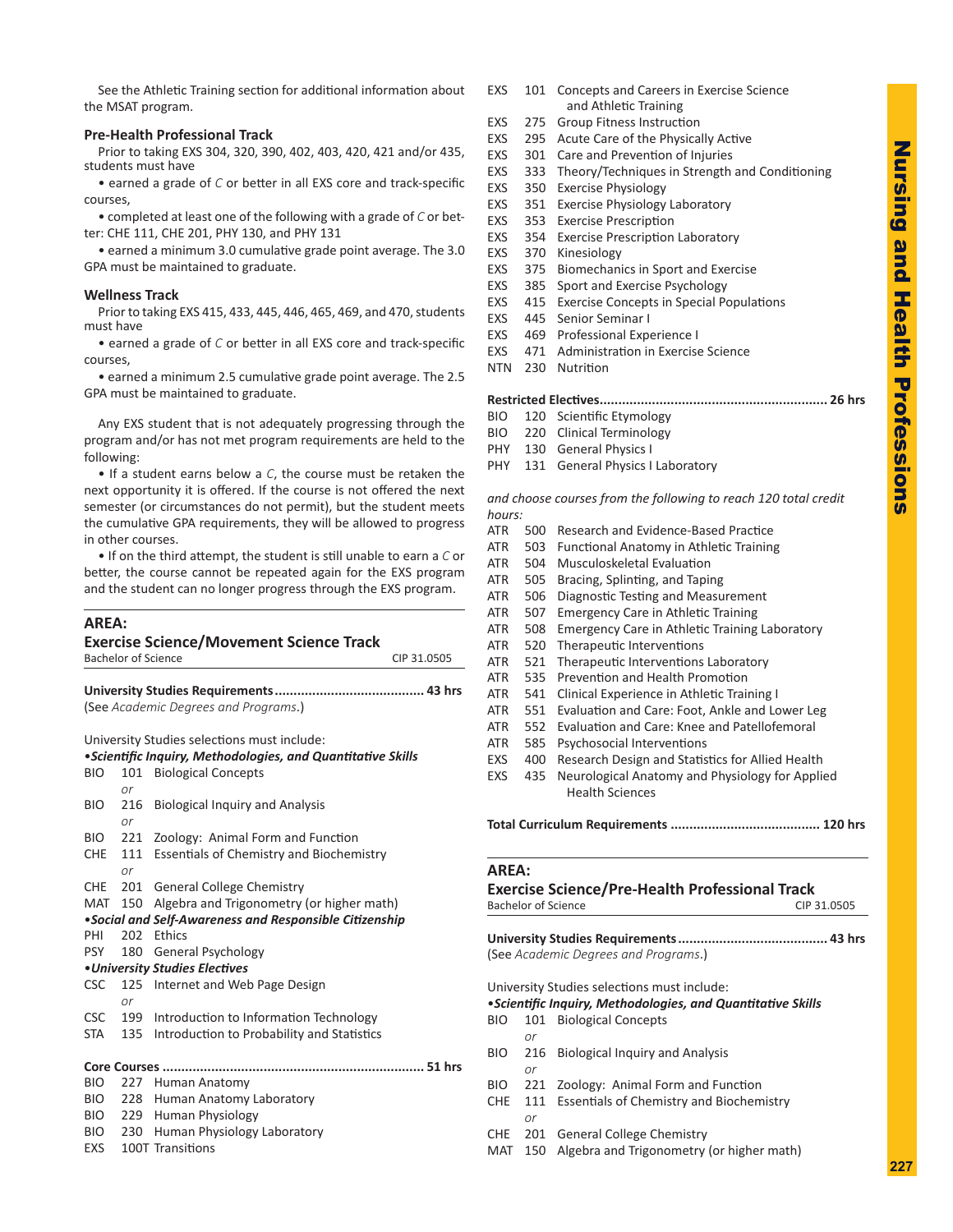|                   |            | . Social and Self-Awareness and Responsible Citizenship             |
|-------------------|------------|---------------------------------------------------------------------|
| PHI               | 202        | Ethics                                                              |
| <b>PSY</b>        | 180        | General Psychology                                                  |
|                   |            | • University Studies Electives                                      |
| CSC               | or         | 125 Internet and Web Page Design                                    |
| CSC               | 199        | Introduction to Information Technology                              |
| STA               | 135        | Introduction to Probability and Statistics                          |
|                   |            |                                                                     |
| <b>BIO</b>        |            | 227 Human Anatomy                                                   |
| BIO.              | 228        | Human Anatomy Laboratory                                            |
| BIO.              | 229        | Human Physiology                                                    |
| BIO               | 230        | Human Physiology Laboratory                                         |
| EXS               |            | 100T Transitions                                                    |
| EXS               | 101        | Concepts and Careers in Exercise Science<br>and Athletic Training   |
| EXS               | 275        | <b>Group Fitness Instruction</b>                                    |
|                   |            | Acute Care of the Physically Active                                 |
| EXS               | 295        |                                                                     |
| <b>EXS</b>        | 301        | Care and Prevention of Injuries                                     |
| EXS               | 333        | Theory/Techniques in Strength and Conditioning                      |
| <b>EXS</b>        | 350        | <b>Exercise Physiology</b>                                          |
| EXS               | 351        | <b>Exercise Physiology Laboratory</b>                               |
| <b>EXS</b>        | 353        | <b>Exercise Prescription</b>                                        |
| EXS               | 354        | <b>Exercise Prescription Laboratory</b>                             |
| <b>EXS</b><br>EXS | 370<br>375 | Kinesiology                                                         |
| EXS               | 385        | Biomechanics in Sport and Exercise<br>Sport and Exercise Psychology |
| EXS               | 415        | <b>Exercise Concepts in Special Populations</b>                     |
| EXS               | 445        | Senior Seminar I                                                    |
| EXS               |            | 469 Professional Experience I                                       |
| EXS               | 471        | Administration in Exercise Science                                  |
| NTN.              | 230        | Nutrition                                                           |
|                   |            | Restricted Electives<br>26 hrs                                      |
|                   |            | Students must take at least 26 hours from the following courses.    |
|                   |            | Ten of the 26 hours must be 300-level or above to meet graduation   |
|                   |            | requirements. Selected from the following based on requirements of  |
|                   |            | intended graduate program(s).                                       |
| BIO.              |            | 120 Scientific Etymology                                            |
| BIO               |            | 220 Clinical Terminology                                            |
| BIO.              |            | 300 Introductory Microbiology                                       |
| CHE               | 202        | General Chemistry and Qualitative Analysis                          |
| CHE               | 312        | Organic Chemistry I                                                 |
| EXS               | 304        | Evidence-based Practice in Musculoskeletal Evaluation               |
| <b>EXS</b>        | 400        | Research Design and Statistics for Allied Health                    |
| <b>EXS</b>        | 435        | Neurological Anatomy and Physiology for Applied                     |
|                   |            | <b>Health Sciences</b>                                              |
| PHY               | 130        | <b>General Physics I</b>                                            |
| PHY               | 131        | <b>General Physics I Laboratory</b>                                 |
| PHY               | 132        | <b>General Physics II</b>                                           |
| PHY               | 133        | <b>General Physics II Laboratory</b>                                |
| <b>PSY</b>        | 260        | Lifespan Development                                                |
| <b>PSY</b>        | 307        | Abnormal Psychology                                                 |
| SOC               | 133        | Introduction to Sociology                                           |
|                   |            | ATR 500-level courses                                               |
|                   |            | Career Elective (advisor approved)                                  |
|                   |            |                                                                     |

| AREA:                                                                                                                                    |            |                                                                                                                   |  |  |
|------------------------------------------------------------------------------------------------------------------------------------------|------------|-------------------------------------------------------------------------------------------------------------------|--|--|
|                                                                                                                                          |            | <b>Exercise Science/Wellness Track</b><br><b>Bachelor of Science</b><br>CIP 31.0505                               |  |  |
|                                                                                                                                          |            |                                                                                                                   |  |  |
|                                                                                                                                          |            | (See Academic Degrees and Programs.)                                                                              |  |  |
|                                                                                                                                          |            |                                                                                                                   |  |  |
|                                                                                                                                          |            | University Studies selections must include:<br><i>·Scientific Inquiry, Methodologies, and Quantitative Skills</i> |  |  |
| BIO                                                                                                                                      | 101<br>or  | <b>Biological Concepts</b>                                                                                        |  |  |
| BIO                                                                                                                                      | 221        | Zoology: Animal Form and Function                                                                                 |  |  |
| CHE                                                                                                                                      | 111        | <b>Introductory Chemistry</b>                                                                                     |  |  |
|                                                                                                                                          | or         |                                                                                                                   |  |  |
| CHE                                                                                                                                      |            | 201 General College Chemistry                                                                                     |  |  |
| MAT                                                                                                                                      |            | 150 Algebra and Trigonometry (or higher math)<br>• Social and Self-Awareness and Responsible Citizenship          |  |  |
| PHI                                                                                                                                      |            | 202 Ethics                                                                                                        |  |  |
| <b>PSY</b>                                                                                                                               | 180        | General Psychology                                                                                                |  |  |
|                                                                                                                                          |            | <b>.</b> University Studies Electives                                                                             |  |  |
| CSC                                                                                                                                      | 125<br>or  | Internet and Web Page Design                                                                                      |  |  |
| <b>CSC</b>                                                                                                                               | 199        | Introduction to Information Technology                                                                            |  |  |
| STA                                                                                                                                      | 135        | Introduction to Probability and Statistics                                                                        |  |  |
|                                                                                                                                          |            |                                                                                                                   |  |  |
|                                                                                                                                          |            | 51 hrs<br>Core Courses                                                                                            |  |  |
| BIO                                                                                                                                      |            | 227 Human Anatomy                                                                                                 |  |  |
| BIO                                                                                                                                      |            | 228 Human Anatomy Laboratory                                                                                      |  |  |
| BIO                                                                                                                                      |            | 229 Human Physiology                                                                                              |  |  |
| BIO                                                                                                                                      | 230        | Human Physiology Laboratory                                                                                       |  |  |
| EXS                                                                                                                                      |            | 100T Transitions                                                                                                  |  |  |
| EXS                                                                                                                                      | 101        | Concepts and Careers in Exercise Science<br>and Athletic Training                                                 |  |  |
| EXS                                                                                                                                      | 275        | Group Fitness Instruction                                                                                         |  |  |
| EXS                                                                                                                                      | 295        | Acute Care of the Physically Active                                                                               |  |  |
| EXS                                                                                                                                      | 301        | Care and Prevention of Injuries                                                                                   |  |  |
| EXS                                                                                                                                      | 333        | Theory/Techniques in Strength and Conditioning                                                                    |  |  |
| EXS                                                                                                                                      | 350        | <b>Exercise Physiology</b>                                                                                        |  |  |
| EXS<br>EXS                                                                                                                               | 351        | Exercise Physiology Laboratory<br><b>Exercise Prescription</b>                                                    |  |  |
| EXS                                                                                                                                      | 353<br>354 | <b>Exercise Prescription Laboratory</b>                                                                           |  |  |
| EXS                                                                                                                                      | 370        | Kinesiology                                                                                                       |  |  |
| EXS                                                                                                                                      | 375        | Biomechanics in Sport and Exercise                                                                                |  |  |
| EXS                                                                                                                                      | 385        | Sport and Exercise Psychology                                                                                     |  |  |
| EXS                                                                                                                                      | 415        | <b>Exercise Concepts in Special Populations</b>                                                                   |  |  |
| EXS                                                                                                                                      | 445        | Senior Seminar I                                                                                                  |  |  |
| EXS                                                                                                                                      | 469        | Professional Experience I                                                                                         |  |  |
| EXS                                                                                                                                      | 471        | Administration in Exercise Science                                                                                |  |  |
| NTN                                                                                                                                      | 230        | Nutrition                                                                                                         |  |  |
|                                                                                                                                          |            |                                                                                                                   |  |  |
|                                                                                                                                          |            |                                                                                                                   |  |  |
|                                                                                                                                          |            | Students must take at least 26 hours from the list. Ten of the 26 hours                                           |  |  |
| must be 300-level or above to meet graduation requirements. If the<br>student elects to complete an approved minor, the minor hours plus |            |                                                                                                                   |  |  |
|                                                                                                                                          |            | an additional 1-6 hours from the restricted electives may be required                                             |  |  |
|                                                                                                                                          |            | to meet the 120 hour requirement for graduation.                                                                  |  |  |
| EXS                                                                                                                                      |            | 356 Health Promotion Programming                                                                                  |  |  |
| EXS                                                                                                                                      | 400        | Research Design and Statistics for Allied Health                                                                  |  |  |
| EXS                                                                                                                                      | 433        | Advanced Practices in Strength and Conditioning                                                                   |  |  |
| EXS                                                                                                                                      |            | 446 Senior Seminar II                                                                                             |  |  |
| EXS                                                                                                                                      |            | 465 Advanced Exercise Physiology                                                                                  |  |  |

- EXS 470 Professional Experience II
- GCM 151 Introduction to Graphic Communications
	- *or*
- GCM 153 Electronic Imaging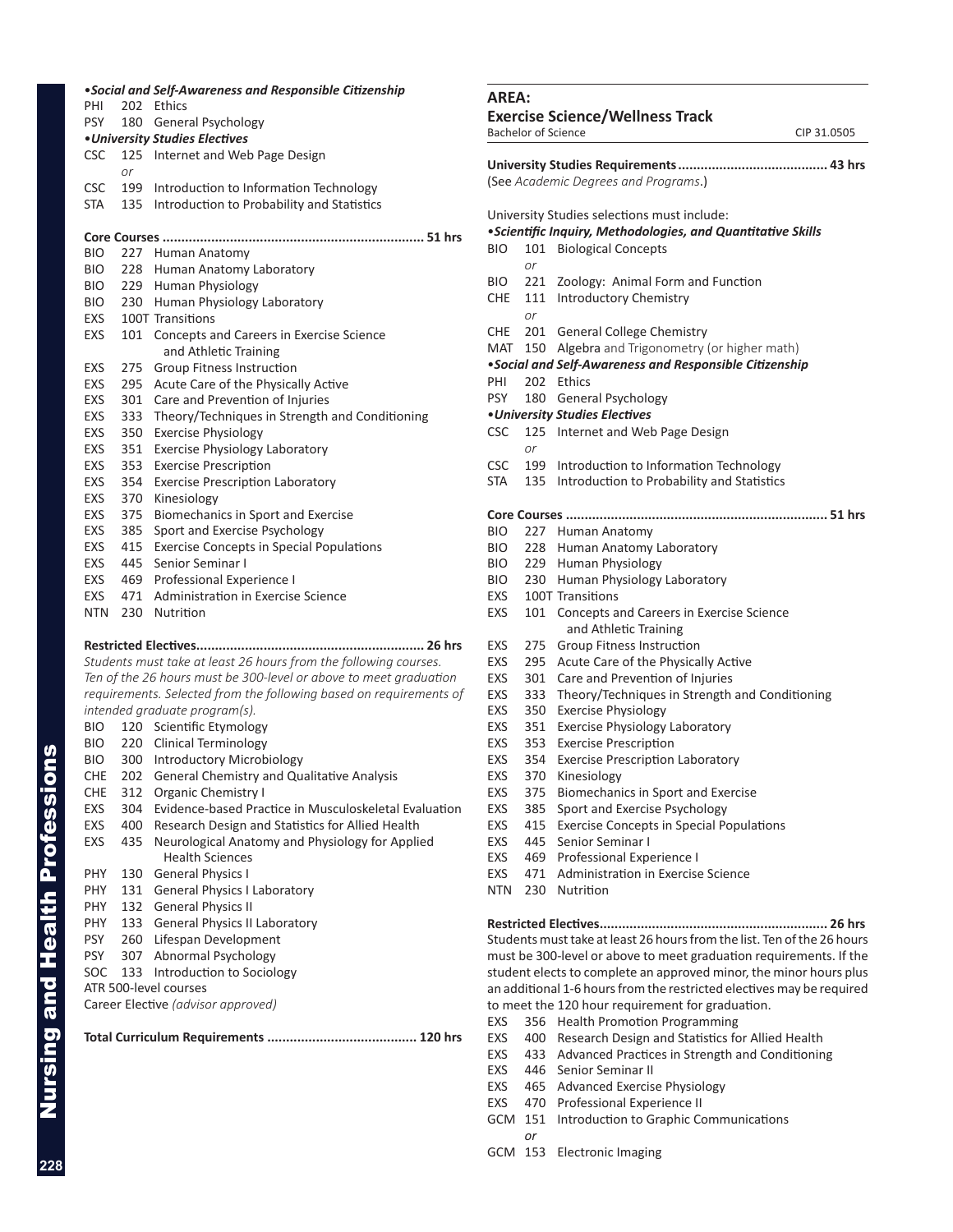HEA 303 Health Behavior HEA 311 Epidemiology LST 240 The Legal Environment in Business MGT 350 Fundamentals of Management MGT 358 Entrepreneurial Business Plan Development MGT 370 Sports Business MKT 360 Principles of Marketing NLS 402 Financial Resource Management and Fund Development NTN 333 Nutrition Throughout the Life Cycle Advisor-approved career elective

**Total Curriculum Requirements ........................................ 120 hrs**

**Exercise Science Minor. 21 hrs** EXS 101, 333, 350, 351, 353, 370; and at least five hours from the following: EXS 295, 301, 354, 356, 375, 385, 415, or 465. A minimum 2.50 GPA is required for admission and retention. Students must earn a grade of *C* or higher in all minor coursework. If an exercise science minor student's GPA (minor or overall) drops below 2.50, the student will have one semester to improve the GPA. If after the subsequent semester, the GPA (overall or minor) is below 2.50, the student will no longer be able to remain in this minor program.

## **Nutrition, Dietetics and Food Management**

The nutrition, dietetics, and food management program offers a B.S. degree with a choice of three options: dietetics, food management, and nutrition and foods, as well as a Master of Science.

The Dietetics Track focuses on the application of principles of nutrition, physiology, biochemistry, behavioral and social sciences and management to promote optimal health in individuals, and leads to credentialing as a Registered Dietitian (R.D.). The R.D. is the nationally recognized credential in nutrition. It is required for most employment in the health care industry and preferred for many other employment opportunities in foods and nutrition. The admission requirements for the Dietetics Track are explained below. Upon successful completion of the B.S. degree program in Dietetics, a graduate must complete an accredited post-baccalaureate supervised practice program (Dietetic Internship Program) to gain eligibility for the national examination for R.D. status. Murray State also offers a post-baccalaureate dietetic internship program.

The Food Management Track prepares students for careers in the hospitality industry. Skills developed can be applied to a wide range of jobs across the industry. There will be no shortage of exciting opportunities and fresh challenges in the years ahead. Necessary skills include basic business skills, motivation, and supervisory skills as well as food purchasing, preparation, and service. Careers you can explore include theme parks, country clubs, corporate dining, university dining, bed and breakfast, restaurants, consulting, and sales.

The Nutrition and Foods Track provides a broad education in basic nutrition and food studies leading to a variety of career possibilities in food and nutrition. Today's interest in healthy lifestyles is translating into a remarkable range of career opportunities related to health, diet, and fitness. Graduates may be employed in a variety of settings such as education, government agencies, school, media, food management, or any position where the R.D. credential is not required.

#### **Dietetics Admission Requirements**

The Dietetics Program is accredited by the Accreditation Council for Education in Nutrition and Dietetics as a Didactic Program in Dietetics (DPD). In order to be admitted into the DPD, a student must have completed at least 45 credit hours and have a GPA of 3.0 or above with a *B* or better in NTN 230, 231, and 330 and a *C* or better in BIO 115, CHE 105, CHE 210, and MAT 140. In order to obtain a Verification Statement upon completion of the DPD, a student must have a GPA of at least 3.0 and at least a *C* in all DPD required courses.

Upon completion of necessary prerequisite courses, students may apply for formal admission to the dietetics track. This typically occurs the second semester of the sophomore year of study. The student should request an application from the DPD Director. Admission is competitive and based on available space.

#### **AREA:**

**Nutrition, Dietetics and Food Management/Dietetics Track** Bachelor of Science CIP 19.0501

ACCREDITED BY: Dietetics Emphasis:Accreditation Council for Education in Nutrition and Dietetics (ACEND)

**Note:** With proper advising, this program can meet requirements for physician assistant and certain other pre-professional programs.

**University Studies Requirements................................... 38-43 hrs** (See *Academic Degrees and Programs*.)

University Studies selections must include:

#### •*Scientific Inquiry, Methodologies, and Quantitative Skills*

- CHE 105 Introductory Chemistry
- STA 135 Introduction to Probability and Statistics
- MAT 140 College Algebra

# •*Social and Self-Awareness and Responsible Citizenship*

- PSY 180 General Psychology •*University Studies Electives*
- 
- CSC 199 Introduction to Information Technology
- GDS 201 Introduction to Gender and Diversity Studies *or*
- SOC 133 Introduction to Sociology

|--|--|--|--|

- BIO 115 The Cellular Basis of Life
- BUS 140 Foundations of Business
- MGT 350 Fundamentals of Management
- NTN 100T Transitions
- NTN 200 Introduction to the Profession
- NTN 230 Nutrition
- NTN 231 Principles of Food Science and Preparation
- NTN 303 Research Concepts in Foods and Nutrition
- NTN 333 Nutrition Throughout the Life Cycle
- NTN 371 Quantity Food Production Practicum
- NTN 372 Quantity Food Production and Purchasing
- NTN 373 Management of Food Service Personnel and Facilities
- NTN 412 Community Nutrition and Health
- NTN 422 Meal Management
- NTN 432 Experimental Foods
- NTN 499 Senior Seminar

#### **Dietetics Courses................................................................ 34 hrs**

- BIO 120 Scientific Etymology
- BIO 220 Clinical Terminology
- BIO 229 Human Physiology
- BIO 230 Human Physiology Laboratory
- BIO 300 Introductory Microbiology
- CHE 210 Brief Organic Chemistry
- CHE 330 Basic Biochemistry
- NTN 330 Advanced Nutrition
- HEA 415 Communication Techniques for Health Care Providers *or*
- NTN 350 Nutrition Counseling and Education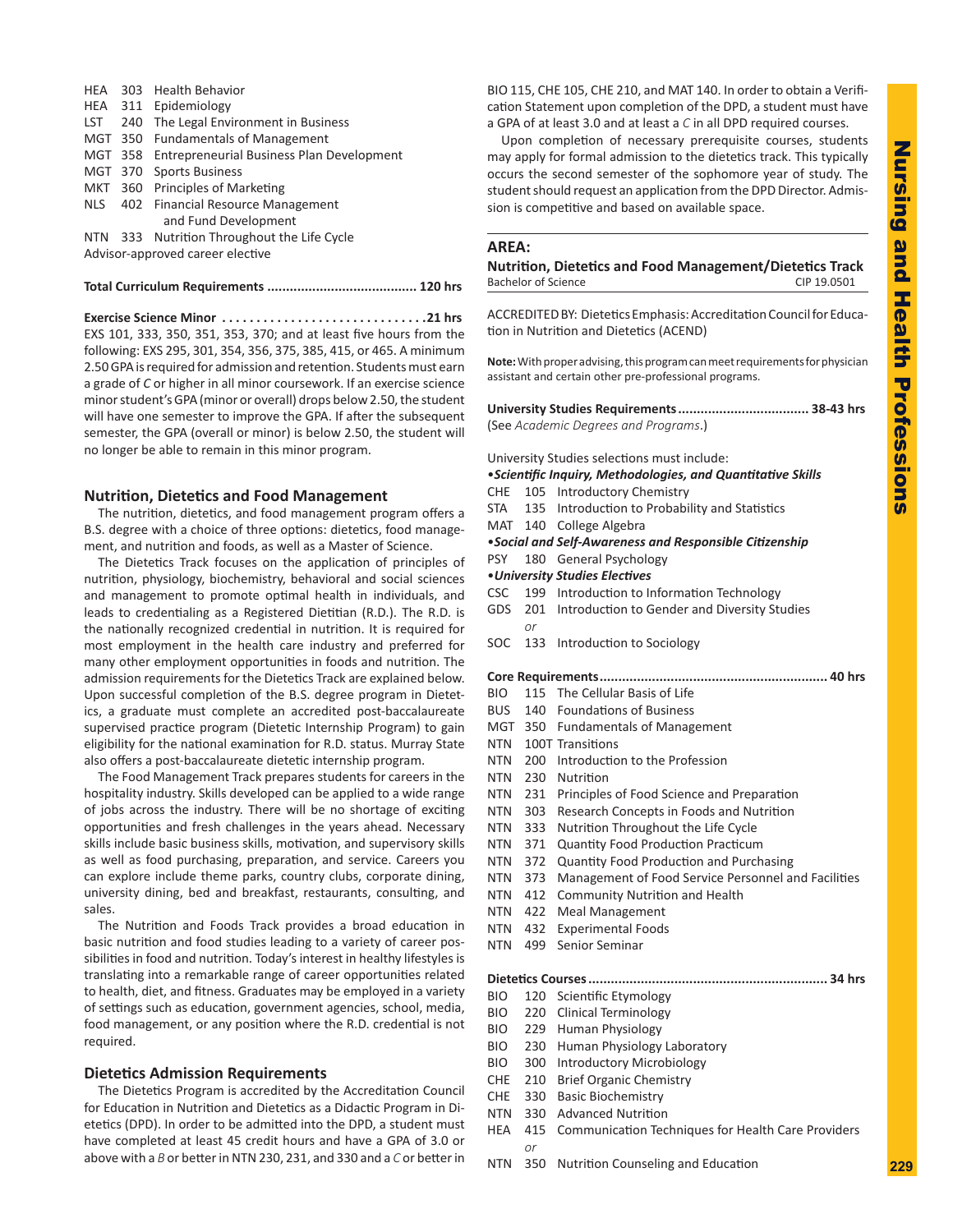| NTN<br>434 Clinical Dietetics Practicum                                            | MKT 361 Selling and Sales Management                                               |
|------------------------------------------------------------------------------------|------------------------------------------------------------------------------------|
| <b>NTN</b><br>440 Medical Nutrition Therapy I                                      | MKT 565 Marketing Research                                                         |
| 445 Pathophysiology for Nutrition-Related Diseases<br>NTN.                         | 488 Cooperative Education/Internship<br>NTN                                        |
| 450 Medical Nutrition Therapy II<br>NTN                                            | 497 Trends and Issues in Nutrition and Foods<br>NTN                                |
| NTN 460 Advanced Clinical Cases                                                    |                                                                                    |
| and elective hours as needed to meet university requirements.                      |                                                                                    |
|                                                                                    |                                                                                    |
| <b>AREA:</b>                                                                       | <b>AREA:</b>                                                                       |
| <b>Nutrition, Dietetics and Food Management/</b>                                   | Nutrition, Dietetics and Food Management/                                          |
| <b>Food Management Track</b>                                                       | <b>Nutrition and Foods Track</b>                                                   |
| <b>Bachelor of Science</b><br>CIP 19.0501                                          | <b>Bachelor of Science</b>                                                         |
|                                                                                    |                                                                                    |
| (See Academic Degrees and Programs.)                                               | (See Academic Degrees and Programs.)                                               |
| University Studies selections must include:                                        | University Studies selections must include:                                        |
| • Scientific Inquiry, Methodologies, and Quantitative Skills                       | <i>·Scientific Inquiry, Methodologies, and Quantitative S</i>                      |
| 101 Biological Concepts<br>BIO.<br>105 Introductory Chemistry<br>CHE               | 101 Biological Concepts<br>BIO.<br>105 Introductory Chemistry<br>CHE               |
| or                                                                                 | or                                                                                 |
| 201 General College Chemistry<br>CHE.                                              | 201 General College Chemistry<br>CHE                                               |
| MAT 117 Mathematical Concepts (or higher math)                                     | MAT 117 Mathematical Concepts (or higher math)                                     |
| • Social and Self-Awareness and Responsible Citizenship                            | · Social and Self-Awareness and Responsible Citizensh                              |
| <b>PSY</b><br>180 General Psychology                                               | 180 General Psychology<br>PSY                                                      |
| • University Studies Electives                                                     | <b>.</b> University Studies Electives                                              |
| 199 Introduction to Information Technology<br>CSC                                  | 199 Introduction to Information Technology<br>CSC.                                 |
| <b>SOC</b><br>133 Introduction to Sociology                                        | SOC<br>133 Introduction to Sociology                                               |
|                                                                                    |                                                                                    |
| 140 Foundations of Business<br><b>BUS</b>                                          | 140 Foundations of Business<br><b>BUS</b>                                          |
| <b>PSY</b><br>300 Principles and Methods of Statistical Analysis<br>or             | PSY<br>300 Principles and Methods of Statistical Analy<br>or                       |
| 135 Introduction to Probability and Statistics<br>STA                              | <b>STA</b><br>135 Introduction to Probability and Statistics                       |
| 462 Methods of Teaching Family and Consumer Sciences<br><b>FCS</b>                 | 462 Methods of Teaching Family and Consume<br><b>FCS</b>                           |
| MGT 350 Fundamentals of Management                                                 | MGT 350 Fundamentals of Management                                                 |
| 100T Transitions<br><b>NTN</b><br>200 Introduction to the Profession<br><b>NTN</b> | 100T Transitions<br><b>NTN</b>                                                     |
| 220 Food Safety and Sanitation<br><b>NTN</b>                                       | 200 Introduction to the Profession<br>NTN<br>NTN<br>220 Food Safety and Sanitation |
| NTN<br>230<br>Nutrition                                                            | NTN<br>230 Nutrition                                                               |
| Principles of Food Science and Preparation<br><b>NTN</b><br>231                    | NTN<br>231<br>Principles of Food Science and Preparation                           |
| 303<br>Research Concepts in Foods and Nutrition<br><b>NTN</b>                      | <b>NTN</b><br>303<br>Research Concepts in Foods and Nutrition                      |
| 333<br>Nutrition Throughout the Life Cycle<br><b>NTN</b>                           | <b>NTN</b><br>333<br>Nutrition Throughout the Life Cycle                           |
| <b>NTN</b><br>371 Quantity Food Production Practicum                               | <b>NTN</b><br>371<br>Quantity Food Production Practicum                            |
| <b>NTN</b><br>372<br>Quantity Food Production and Purchasing                       | <b>NTN</b><br>Quantity Food Production and Purchasing<br>372                       |
| <b>NTN</b><br>373<br>Management of Food Service Personnel and Facilities           | <b>NTN</b><br>373<br>Management of Food Service Personnel ar                       |
| <b>NTN</b><br>412<br>Community Nutrition and Health                                | <b>NTN</b><br>412<br><b>Community Nutrition and Health</b>                         |
| <b>NTN</b><br>422<br><b>Meal Management</b>                                        | 422<br>Meal Management<br>NTN                                                      |
| <b>Experimental Foods</b><br><b>NTN</b><br>432                                     | 432 Experimental Foods<br>NTN                                                      |
| Senior Seminar<br><b>NTN</b><br>499                                                | <b>NTN</b><br>499 Senior Seminar                                                   |
| 200 Principles of Financial Accounting<br>ACC                                      |                                                                                    |
| ECO<br>230 Principles of Macroeconomics                                            | BIO<br>227 Human Anatomy and                                                       |
| 550 Human Resource Management<br>MGT                                               | BIO<br>228 Human Anatomy Laboratory                                                |
| 360 Principles of Marketing<br>MKT                                                 | or                                                                                 |
| 374 Food Service Management Practicum<br>NTN.                                      | EXS<br>250 Anatomical Concepts in Wellness                                         |
| Choose nine hours from the following:                                              | 229 Human Physiology<br>BIO                                                        |
| 201 Principles of Managerial Accounting<br>ACC                                     | 230 Human Physiology Laboratory<br>BIO                                             |
| <b>CSC</b><br>125 Internet and Web Page Design                                     | <b>CHE</b><br>210<br><b>Brief Organic Chemistry</b>                                |
| MGT 358 Entrepreneurial Business Plan Development                                  | 191 Personal Health<br>HEA                                                         |
| MGT 551 Organizational Behavior                                                    | 415 Communication Techniques for Health Card<br>HEA                                |
|                                                                                    |                                                                                    |

|  | MKT 361 Selling and Sales Management             |
|--|--------------------------------------------------|
|  | MKT 565 Marketing Research                       |
|  | NTN 488 Cooperative Education/Internship         |
|  | NTN 497 Trends and Issues in Nutrition and Foods |
|  |                                                  |

|            |           | <b>Bachelor of Science</b><br>CIP 19.0501                                 |
|------------|-----------|---------------------------------------------------------------------------|
|            |           |                                                                           |
|            |           | (See Academic Degrees and Programs.)                                      |
|            |           | University Studies selections must include:                               |
|            |           | <i><b>•Scientific Inquiry, Methodologies, and Quantitative Skills</b></i> |
| BIO.       | 101       | <b>Biological Concepts</b>                                                |
| CHE        | 105<br>or | <b>Introductory Chemistry</b>                                             |
| <b>CHE</b> |           | 201 General College Chemistry                                             |
|            |           | MAT 117 Mathematical Concepts (or higher math)                            |
|            |           | • Social and Self-Awareness and Responsible Citizenship                   |
| <b>PSY</b> |           | 180 General Psychology                                                    |
|            |           | • University Studies Electives                                            |
| <b>CSC</b> |           | 199 Introduction to Information Technology                                |
| SOC.       |           | 133 Introduction to Sociology                                             |
|            |           |                                                                           |
| <b>BUS</b> |           | 140 Foundations of Business                                               |
| <b>PSY</b> | 300       | Principles and Methods of Statistical Analysis                            |
|            | or        |                                                                           |
| <b>STA</b> |           | 135 Introduction to Probability and Statistics                            |
| <b>FCS</b> |           | 462 Methods of Teaching Family and Consumer Sciences                      |
| MGT        | 350       | <b>Fundamentals of Management</b>                                         |
| NTN        |           | 100T Transitions                                                          |
| NTN.       |           | 200 Introduction to the Profession                                        |
| NTN.       |           | 220 Food Safety and Sanitation                                            |
| NTN.       | 230       | Nutrition                                                                 |
| NTN.       | 231       | Principles of Food Science and Preparation                                |
| NTN.       | 303       | Research Concepts in Foods and Nutrition                                  |
| NTN.       | 333       | Nutrition Throughout the Life Cycle                                       |
| NTN.       | 371       | Quantity Food Production Practicum                                        |
| NTN.       | 372       | Quantity Food Production and Purchasing                                   |
| NTN.       | 373       | Management of Food Service Personnel and Facilities                       |
| NTN.       | 412       | <b>Community Nutrition and Health</b>                                     |
| NTN.       | 422       | Meal Management                                                           |
| NTN.       | 432       | <b>Experimental Foods</b>                                                 |
| <b>NTN</b> | 499       | Senior Seminar                                                            |
|            |           | 19-20 hrs<br><b>Nutrition and Foods Courses</b>                           |
| BIO        | 227       | Human Anatomy and                                                         |
| BIO        | 228       | Human Anatomy Laboratory                                                  |
|            | or        |                                                                           |
| EXS        | 250       | <b>Anatomical Concepts in Wellness</b>                                    |
| BIO        | 229       | Human Physiology                                                          |
| <b>BIO</b> | 230       | Human Physiology Laboratory                                               |
| <b>CHE</b> | 210       | <b>Brief Organic Chemistry</b>                                            |
|            | 191       | Personal Health                                                           |
| HEA        |           |                                                                           |
| HEA        | 415       | Communication Techniques for Health Care Providers                        |

MGT 553 Human Resource Selection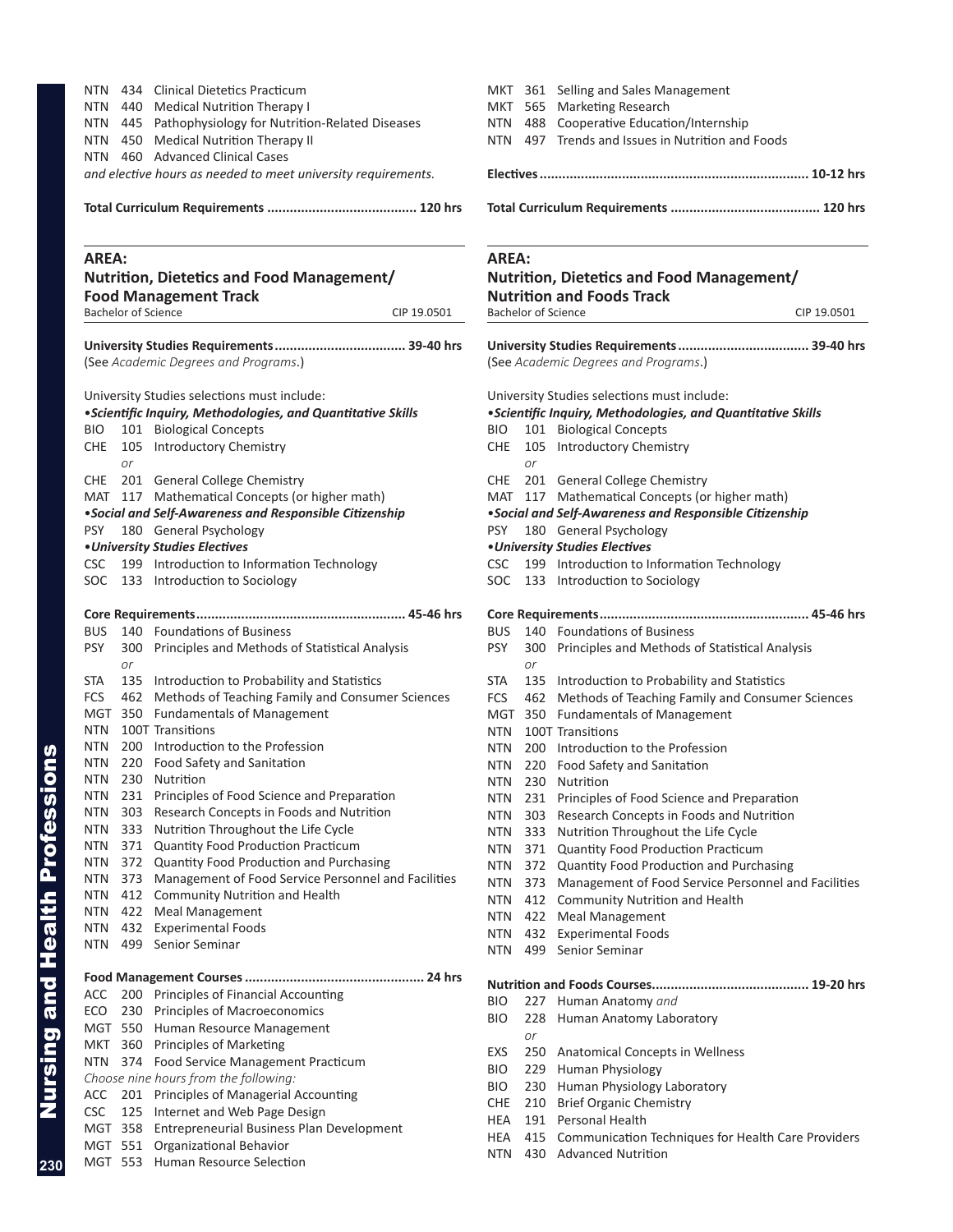|--|--|--|

**Total Curriculum Requirements ........................................ 120 hrs**

| Nutrition Minor $\dots\dots\dots\dots\dots\dots\dots\dots\dots\dots\dots$ . 22 hrs |  |
|------------------------------------------------------------------------------------|--|
| FCS 462, NTN 230, 231, 330, 333, 412, and 445.                                     |  |

# **Public and Community Health**

The Bachelor of Science in Public and Community Health is designed to prepare students to:

- **•** promote the health of individuals and groups within the community;
- **•** demonstrate the ability to think critically and behave ethically according to professional standards;
- **•** work with individuals, groups, and families in a variety of settings, such as worksite, community health organizations, universitybased health services, wellness centers, and community health programs at the local, state, or federal level;
- **•** communicate with clients, families colleagues, and all stakeholders in health programs;
- **•** sit for professional certifications/licensures; and/or
- **•** pursue graduate studies in related fields.
- A 2+2 curricular plan is available for students in the Kentucky Community College System.

# **Healthcare Administration Emphasis**

This specialization provides students with the basic knowledge, skills, and applied studies needed for entry-level positions in a variety of settings, such as hospitals, physician group practices, nursing homes, home health agencies, consulting firms, pharmaceutical companies, and non-profit organizations. It can also be the springboard to a graduate program for those seeking higher-level positions. The curriculum includes business aspects of health care organizations, such as finance, management, and marketing, as well as health care planning, policy, and special event management.

# **Health Education and Promotion Emphasis**

This specialization prepares students for careers in disease prevention, health and wellness promotion, and addressing health disparities. The theoretical and experiential education prepares students to make a difference in local, regional, national, and global settings. The health education and promotion curriculum includes advanced concepts in consumer health, substance abuse, human sexuality, nutrition, mental health, and evaluation and administration of health programs. These areas prepare students to sit for the national examination to earn professional recognition as a Certified Health Education Specialist (CHES).

# **Health Informatics Administration Emphasis**

This specialization focuses on the increasing use of technology in the health care profession. A health informatics administrator plays a role in collecting, interpreting, analyzing, maintaining, and protecting data that health care providers rely on to deliver quality care. The curriculum includes aspects in coding and classification systems, management of patient health information, and administration of computer information systems. Students who complete this track will be qualified to take the national registration examination to earn professional recognition as a Registered Health Information Administrator (RHIA).

# **Program Requirements**

Students must achieve and maintain an overall GPA of 2.50 and an area GPA of 2.75 on a 4.0 scale. Students must earn a grade of *C* or

better in Public and Community Health core courses to successfully complete the program. Additionally, a grade of *B* or better in MAT 140 (or higher) and a grade of *C* or better in BIO 101 and CHE 105 or CHE 111 is required for program completion.

Any Public and Community Health student that is not adequately progressing through the program and/or has not met program requirements are held to the following:

• If a student earns below a *C*, the course must be repeated at the next available offering. If the course is not offered the next semester (or circumstances do not permit), but the student meets the cumulative GPA requirements, they will be allowed to progress in other courses.

• If on the third attempt, the student is still unable to earn a *C* or better, the course cannot be repeated again for the Public and Community Health program and the student can no longer progress through the program.

Department approval is required to transfer in HEA 110, 200, 210, 301, 311, 356, 415, 460, 470, and 499 from other institutions.

# **AREA:**

# **Public and Community Health**

| <b>Bachelor of Science</b> | CIP 51.2208 |
|----------------------------|-------------|
|                            |             |

**University Studies Requirements................................... 41-42 hrs** (See *Academic Degrees and Programs*.)

University Studies selections must include:

- •*Scientific Inquiry, Methodologies, and Quantitative Skills*
- BIO 101 Biological Concepts
- MAT 140 College Algebra *(or higher math)*
- •*Social and Self-Awareness and Responsible Citizenship*
- HEA 260 Introduction to Medical Ethics
- *or*
- PHI 202 Ethics
- PSY 180 General Psychology
- •*University Studies Electives*
- CSC 101 Introduction to Problem Solving Using Computers *or*
- CSC 199 Introduction to Information Technology
- **Core Courses ...................................................................... 44 hrs**
- HCA 450 Human Resource Management in Health Care
- HEA 100T Transitions
- HEA 191 Personal Health
- HEA 201 Introduction to Public and Community Health
- HEA 301 Chronic and Communicable Diseases
- HEA 302 Consumer Health
- HEA 303 Health Behavior
- HEA 311 Epidemiology
- HEA 411 Health Policy
- HEA 490 Senior Seminar in Public and Community Health
- HEA 499 Professional Experience in Public and Community Health (6 hrs)
- HIA 301 Overview of the Healthcare Delivery System
- HIA 401 Health Care Quality Management
- *and one of the following:*
- HEA 310 Biostatistics in Public Health
- PSY 300 Principles and Methods of Statistical Analysis
- STA 135 Introduction to Probability and Statistics

*and one of the following:*

- EXS 400 Research Design and Statistics for Applied Health
- NTN 303 Research Concepts in Food and Nutrition
- PSY 301 Principles and Methods of Psychological Research
- SWK 303 Principles and Methods of Research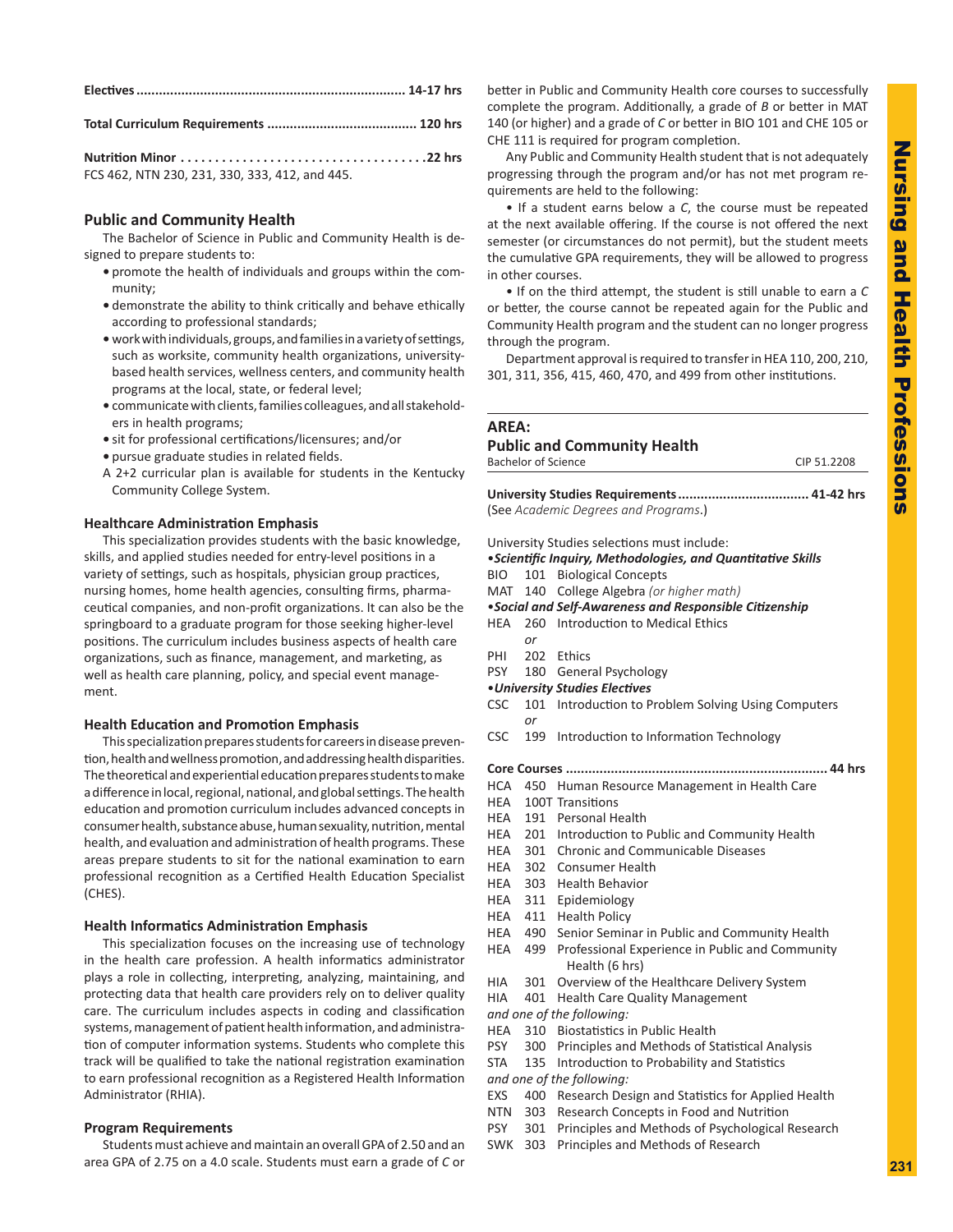**Area of Emphasis........................................................... 24-32 hrs**

*Select one subject area from the following:* 

|            |     | <b>Healthcare Administration</b>                        |
|------------|-----|---------------------------------------------------------|
| BUS.       |     | 215 Business Communication                              |
|            | or  |                                                         |
| COM 380    |     | Organizational Communication                            |
| COM        | 340 | <b>Intercultural Communication</b>                      |
|            | or  |                                                         |
| HCA        | 395 | <b>Cultural Diversity for Health Care Organizations</b> |
| HCA.       | 405 | Hospital and Health Services Administration             |
| HCA        | 410 | <b>Health Care Planning</b>                             |
| HCA        | 415 | Financial Aspects of Health Service Organizations       |
| HEA        | 356 | <b>Health Promotion Programming</b>                     |
| HEA        | 475 | <b>Health Assessment and Evaluation</b>                 |
| <b>NLS</b> | 351 | Leadership and Support Systems                          |
|            |     | in Nonprofit Organizations                              |
|            |     |                                                         |

## **Health Education and Promotion**

| HEA        | 304 | Mental Health: A Public Health Perspective            |  |  |  |
|------------|-----|-------------------------------------------------------|--|--|--|
| <b>HEA</b> | 350 | Foundations of Community Health Education             |  |  |  |
| <b>HEA</b> | 356 | <b>Health Promotion Programming</b>                   |  |  |  |
| <b>HEA</b> | 412 | Environmental Health: A Public Health Perspective     |  |  |  |
| <b>HEA</b> | 460 | Human Sexuality                                       |  |  |  |
| <b>HEA</b> | 470 | <b>Education for Drug Abuse Prevention</b>            |  |  |  |
| HEA        | 475 | <b>Health Assessment and Evaluation</b>               |  |  |  |
| <b>NTN</b> | 230 | Nutrition                                             |  |  |  |
|            |     |                                                       |  |  |  |
|            |     | <b>Health Informatics Administration</b>              |  |  |  |
| BIO.       |     | 120 Scientific Etymology                              |  |  |  |
| BIO.       | 220 | Clinical Terminology                                  |  |  |  |
| CIS.       | 317 | Principles of Information Systems Analysis and Design |  |  |  |
| <b>HCA</b> | 405 | Hospital and Health Services Administration           |  |  |  |
| <b>HCA</b> | 410 | <b>Health Care Planning</b>                           |  |  |  |
| <b>HCA</b> | 415 | Financial Aspects of Health Service Organizations     |  |  |  |
| HIA        | 302 | Legal Aspects of Health Information Administration    |  |  |  |
|            |     |                                                       |  |  |  |

- HIA 303 Health Care Coding
- HIA 402 Medical Coding and Reimbursement
- HIA 410 Healthcare Data Structures and Management
- TSM 351 Principles of Information Security
- *and one of the following:*
- CSC 145 Introduction to Programming
- CSC 232 Introduction to Programming in C#
- CSC 235 Programming in C++

## **Total Curriculum Requirements ........................................ 120 hrs**

**Public and Community Health Minor. 21 hrs** HEA 191, 201, 301, 302, 303, 311, and HIA 301. A minimum 2.50 GPA is required for admission and retention. Students must earn a grade of *C* or higher in all minor coursework. If a public and community health minor student's GPA (minor or overall) drops below 2.50, the student will have one semester to improve the GPA. If after the subsequent semester, the GPA (overall or minor) is below 2.50, the student will no longer be able to remain in this minor program. No substitutions and/or alterations in the curriculum shall be made without written approval of the public and community health program director.

# **Graduate Programs**

# **Athletic Training**

As members of a sports medicine team, athletic trainers provide services comprising of prevention, emergency care, clinical diagnosis, and therapeutic interventions. Job settings for athletic trainers include secondary schools, colleges and universities, professional sports, rehabilitation clinics and hospitals, physicians' offices, performing arts programs, military, law enforcement, and industrial medicine. Murray State University's Master of Science in Athletic Training (MSAT) Program strengthens students' critical inquiry, cultural competence, and patient care skills through didactic and clinical education. Students wishing to pursue the MSAT degree will have two routes of completion: accelerated or traditional. Regardless of which route students pursue, the MSAT curriculum encompasses two full years of didactic and clinical coursework, including both summers.

The Commission on Accreditation of Athletic Training Education (CAATE) accredits the Athletic Training Program. Graduates are eligible to sit for the Board of Certification (BOC) examination. Minimum eligibility for state credentialing is based upon successful completion of the BOC exam.

Students wishing to pursue the Master of Science in Athletic Training (MSAT) degree have two routes of completion:

## **Traditional Route**

Students who currently hold a bachelor's degree in an area other than athletic training and who complete the appropriate prerequisite coursework are eligible to apply for admission to the MSAT program.

## **Accelerated Route**

Upon entering Murray State, students who are interested in athletic training but do not currently hold a bachelor's degree should declare exercise science as their major with the pre-health professional track. Students will change their major to exercise science/ movement science track after meeting the necessary requirements. During their third year of undergraduate study, those students who complete the appropriate prerequisite coursework are eligible to apply for admission to the MSAT program. If accepted into the professional program, conferral of the bachelor's degree in exercise science will occur after the fourth year of study, and conferral of the MSAT degree will occur after the fifth year of study.

Students admitted to the master's program and successfully complete equivalent 600-level courses, could challenge the 500 level credit via a departmental challenge procedure. Departmental challenge fees would apply. The 500-level challenge credit will apply toward the baccalaureate degree.

## **Athletic Training Admission Requirements**

A considerable time commitment is required to successfully complete the MSAT Program. Students are chosen based on a selective and competitive admissions process due to the limited space availability at the clinical sites. For detailed admission requirements and application deadlines, visit the MSAT Program website. General requirements for admission are:

• Cumulative GPA of 3.0 or greater for full admission; condition-

- al admittance may be considered if cumulative GPA is 2.9-3.0.
- Completion of course credit (90 hours at MSU or by transfer OR baccalaureate degree)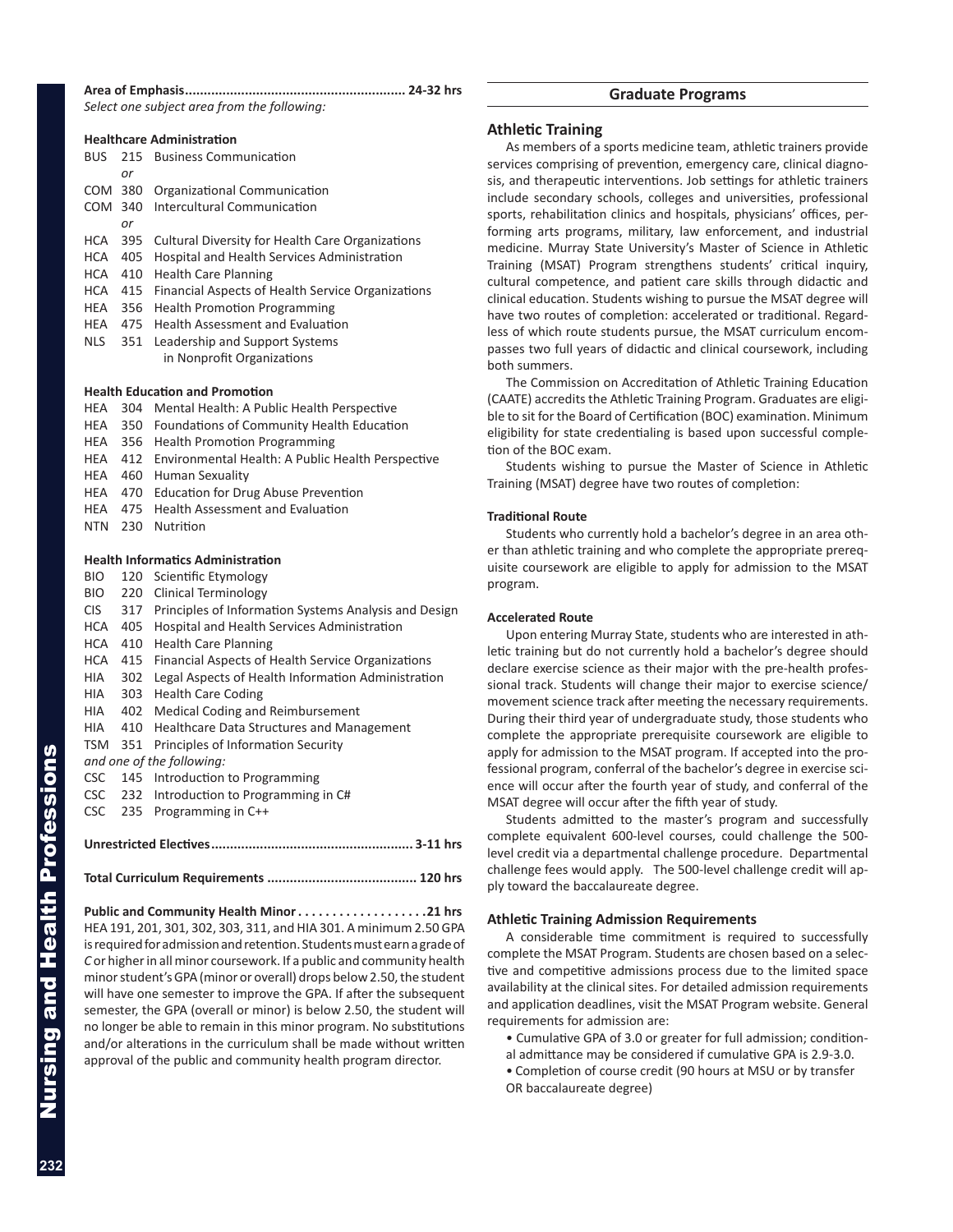• Completion of appropriate prerequisite foundational coursework with a *C* or better:

*(Course eligibility at the discretion of the MSAT Admission Committee.)*

> Anatomy with  $lab - 4$  credits Medical Terminology – 2 to 3 credits Physiology with lab – 4 credits General Psychology – 3 credits General College Chemistry – 4 to 5 credits Nutrition – 3 credits General College Physics – 4 to 5 credits Kinesiology or Biomechanics – 3 credits Statistics – 3 to 4 credits Exercise Physiology – 3 credits

• CPR/AED and First Aid certification at the Health Care Provider level

- GRE scores earned no earlier than five years prior to application
- Observation hours with a certified athletic trainer
- Completed Technical Standards/Essential Skills Form *(see Retention Requirements below)*
- Proof of immunizations (including Hepatitis B or signed waiver, influenza, and TB)
- Online application
- Background check

• Official transcripts from all other colleges/universities attended (if applicable)

## **Athletic Training Retention Requirements**

Students must maintain confidentiality at the clinical site(s), show respect for faculty, staff, preceptors, and patients, and demonstrate adequate performance to be retained in the MSAT Program. Specific requirements for retention are:

- Signed agreement to abide by all program policies and procedures as detailed on the MSAT program website
- Maintain MSAT GPA of 3.0 or greater

• Receive a *C* or better in all coursework and a *B* or better in clinical education coursework

• Achieve satisfactory completion of comprehensive assessments

• Provide personal transportation and/or housing to clinical rotations

• Any student who, after reasonable accommodations, cannot perform the Essential Skills may not be permitted to continue in the MSAT program.

It is the student's responsibility to notify the Executive Director, Office of Institutional Diversity, Equity and Access, to request a reasonable accommodation. All requests must be accompanied by appropriate documentation from a qualified professional referencing the condition and specific need for the accommodation requested.

## **Master of Science in Athletic Training** CIP 51.0913

#### **Total Curriculum Requirements ...................................... 64 hours**

- ATR 600 Research and Evidence-Based Practice
- ATR 601 Professional Aspects of Athletic Training
- ATR 603 Functional Anatomy in Athletic Training
- ATR 604 Musculoskeletal Evaluation
- ATR 605 Bracing, Splinting, and Taping
- ATR 606 Diagnostic Testing and Measurement
- ATR 607 Emergency Care in Athletic Training
- ATR 608 Emergency Care in Athletic Training Laboratory
- ATR 620 Therapeutic Interventions
- ATR 621 Therapeutic Interventions Laboratory
- ATR 635 Prevention and Health Promotion
- ATR 641 Clinical Experience in Athletic Training I
- ATR 642 Clinical Experience in Athletic Training II
- ATR 645 Clinical Experience in AT III
- ATR 646 Clinical Experience in AT IV
- ATR 647 Clinical Experience in AT V
- ATR 648 Seminar in Athletic Training I
- ATR 649 Seminar in Athletic Training II
- ATR 651 Evaluation and Care: Foot, Ankle, and Lower Leg
- ATR 652 Evaluation and Care: Knee and Patellofemoral ATR 653 Evaluation and Care: Thigh, Pelvis, and Lumbosacral Spine
- ATR 654 Evaluation and Care: Shoulder and Upper Arm
- ATR 655 Evaluation and Care: Elbow, Wrist, Hand, and Fingers
- ATR 656 Evaluation and Care: Head and Cervical Spine
- ATR 657 Evaluation and Care: Thorax and Abdomen
- ATR 671 Administration and Professional Development
- ATR 672 Graduate Project in Athletic Training I
- ATR 673 Graduate Project in Athletic Training II
- ATR 685 Psychosocial Interventions

## **Nutrition**

The Master of Science (M.S.) in Nutrition is a 35-credit-hour program which enables graduates of the Registered Dietitian (R.D.) certification program to pursue additional higher education in the areas of professional counseling, education, science, statistics, psychology, management, and nutrition research. The M.S. in Nutrition prepares students to effectively compete in a growing job market in which 5 of 10 dietitians nationally hold master's degrees. Advances in nutrition and genetic research, aging demographics, and accelerating rates of nutrition-related diseases such as obesity and diabetes fuel the demand for highly trained nutrition professionals.

| <b>Master of Science</b> |             |
|--------------------------|-------------|
| <b>Nutrition</b>         | CIP 19.0501 |
|                          |             |

## **Requirements for Admission**

Applicants must meet the Murray State University requirements (see *Graduate Admissions*). Additional requirement for admission is as follows.

**•** Students must receive appointment to the MSU Dietetic Internship Program from the Commission on Dietetics Education's agent.

# **Total Course Requirements............................................. 35 hours**

- NTN 640 Dietetics Clinical Training Primer
- NTN 641 Nutrition Therapy I
- NTN 642 Management Practice in Dietetics
- NTN 643 Community Nutrition<sup>PT</sup>
- NTN 650 Dietetic Clinical Nutrition Assessment and Care
- NTN 651 Medical Nutrition Therapy II
- NTN 652 Dietetics Clinical Practice in Long Term Care
- NTN 653 Advanced Clinical Practice
- NTN 656 Nutrition Research Literature Review
- NTN 660 Research Project in Nutrition IR
- NTN 661 Research Project in Nutrition II

#### **Approved elective ...........................................................(1-4 hrs)**

#### **Other Degree Requirements**

Student must pass the Registration Examination after 18 hours of study to continue in the program.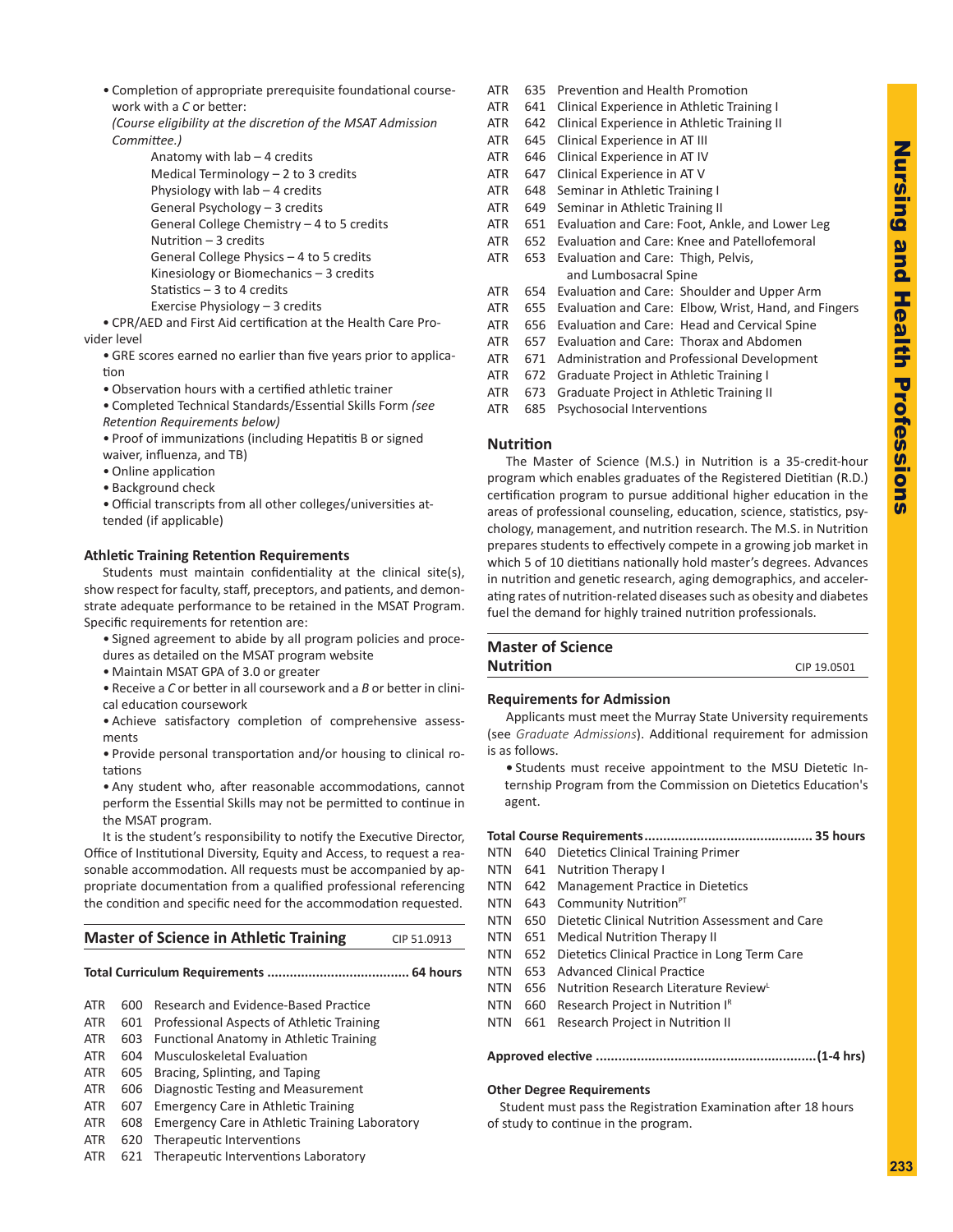| <b>CERTIFICATE:</b>                |             |
|------------------------------------|-------------|
| <b>Registered Dietitian (R.D.)</b> | CIP 19.0501 |

ACCREDITED BY: Accreditation Council for Education in Nutrition and Dietetics (ACEND)

#### **Requirements for Admission**

Applicants must meet the Murray State University requirements (see *Graduate Admissions*) and students must receive appointment to the MSU Dietetic Internship Program from the Commission on Dietetics Education's agent.

|--|--|--|--|--|

- NTN 640 Dietetics Clinical Training Primer
- NTN 641 Nutrition Therapy I
- NTN 642 Management Practice in Dietetics
- NTN 643 Community Nutrition
- NTN 650 Dietetic Clinical Nutrition Assessment and Care
- NTN 651 Medical Nutrition Therapy II
- NTN 652 Dietetics Clinical Practice in Long Term Care
- NTN 653 Advanced Clinical Practice

# Nursing

**Dean:** Marcia Hobbs. **Faculty:** Armstrong, Ballard, Byers, Cross, Farrell, Fowler, Garth, Hobbs, Mailow, Naber, Perlow, Springer, Thurmond, Tinsley, Todd.

Nursing offers two degree programs, the baccalaureate program leading to the Bachelor of Science in Nursing (B.S.N.) and the Doctor of Nursing Practice (D.N.P.). The B.S.N. and D.N.P. are accredited by the Commission on Collegiate Nursing Education. The D.N.P., Anesthesia Specialization, is also accredited by the Council on Accreditation of Nurse Anesthesia Educational Programs.

The purpose of the undergraduate nursing program is to prepare:

• a liberally educated individual;

• a professional graduate who practices as a generalist;

• one who is qualified to pursue graduate study in nursing.

Upon completing the program, students will be eligible to apply to write the licensing examination for registered nurses (NCLEX-RN)**<sup>1</sup>** .

The baccalaureate nursing program is typically composed of two semesters of pre-nursing and six semesters of full-time study in the arts, sciences, and nursing. Upon completion of necessary prerequisite courses, students may apply for formal admission to the nursing program. This typically occurs the beginning of the sophomore year of study. Proof of up-to-date immunizations, tuberculin testing, CPR certification, professional liability insurance, background check, and drug screening must be submitted upon acceptance to the program. Failure to submit documents can result in mandated withdrawal or failure in the program. The prerequisite courses for admission consideration are BIO 227, BIO 228, CHE 111, COM 161, ENG 105, MAT 140, and PSY 180. A grade point average of 3.00 and 30 hours completed are the minimum standards for admission into the program. Admission is competitive and based on available space. Students are expected to maintain a grade point average of at least 2.00 and may pursue either a full-time or part-time (with approval) course of study. Licensed practical nurses may apply for NUR 206 credit upon successful completion of NUR 200, 201, and 205.

Students must earn a grade of *C* or better in all course work. Students must pass both theory and clinical practice in all clinical nursing courses or the entire course must be repeated. Once a student has a clinical failure, the student will receive an *E* for the course

and may not withdraw from the course, regardless of the university calendar. If a transfer student earned a *D* or *E* in a nursing course, it counts as a first failure in the MSU program. A student who must repeat a course is admitted to future courses on a space-available basis.

If a grade less than *C* is received in one nursing course, the student may repeat the course as soon as it is offered on a space-available basis. If a grade less than *C* is received in one nursing course for the second time, the course cannot be repeated and the student is not eligible for readmission. If two nursing courses are failed (less than a *C*), the student is dismissed from the program, and is not eligible for readmission to the same option (the options are prelicensure B.S.N. and R.N.-B.S.N.).

Admission deadlines are May 1, for fall semesters and December 1 for spring semesters. Clinical facilities require drug screening and criminal background checks.

Students are responsible for the purchase of uniforms, miscellaneous equipment and transportation during their program of study. Undergraduate nursing course clinical hours are calculated on a one-credit-hour-to-three-clinical-hour ratio. Clinical courses usually require more clinical hours than are listed in the class schedules. Students are encouraged to check with advisors about the necessary time commitment.

Detailed information about these and other policies, such as academic honesty and confidentiality, is available from the School of Nursing and in the *MSU Student Handbook*.

For further information write: Nursing Program, Murray State University, 120 Mason Hall, Murray KY 42071-3302.

<sup>1</sup>Applicants must submit a certified copy of the court record of each misdemeanor or felony conviction and a letter of explanation that addresses each conviction. (201 KAR 20:270).

# **AREA: Nursing**

ACCREDITED BY: Commission on Collegiate Nursing Education (CCNE)

**University Studies Requirements........................................ 42 hrs**

## **•***Oral and Written Communication*

- COM 161 Introduction to Public Speaking
- ENG 105 Critical Reading, Writing, and Inquiry

**•***Global Awareness, Cultural Diversity, and the World's Artistic Traditions*

One University Studies elective in this category

- •*Scientific Inquiry, Methodologies, and Quantitative Skills*
- BIO 101 Biological Concepts<sup>1</sup>
	- *or*
- BIO 221 Zoology: Animal Form and Function
- MAT 140 College Algebra<sup>1</sup>
- $STA$  135 Introduction to Probability and Statistics<sup>1</sup>
- •*Social and Self-Awareness and Responsible Citizenship*
- PHI 202 Ethics<sup>1</sup>
- PSY 180 General Psychology<sup>1</sup>
- **•***World's Historical, Literary, and Philosophical Traditions*
- CIV 201 World Civilizations I
	- *or*
- CIV 202 World Civilizations II
- HUM 211 Western Humanities Tradition

**•***University Studies Approved Electives*

CHE 111 Essentials of Chemistry and Biochemistry

One University Studies elective

**234**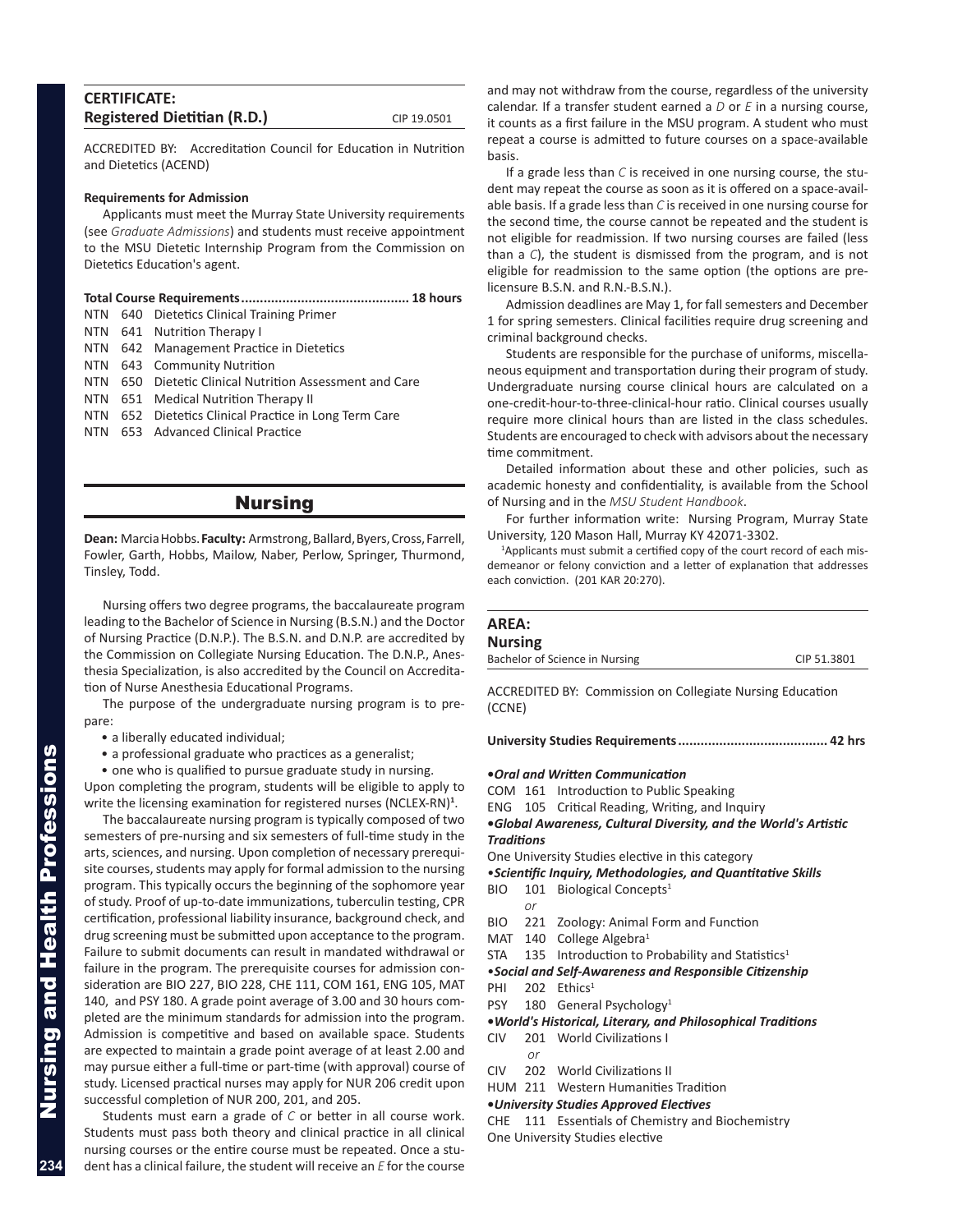| <b>BIO</b> | 227 | Human Anatomy                              |  |  |  |  |
|------------|-----|--------------------------------------------|--|--|--|--|
| BIO.       | 228 | Human Anatomy Laboratory                   |  |  |  |  |
| BIO.       | 229 | Human Physiology                           |  |  |  |  |
| BIO        | 230 | Human Physiology Laboratory                |  |  |  |  |
| <b>NTN</b> | 230 | Nutrition                                  |  |  |  |  |
| <b>NUR</b> |     | 100T Transitions                           |  |  |  |  |
| NUR.       | 200 | Introduction to Nursing Concepts           |  |  |  |  |
| <b>NUR</b> | 202 | Nursing Assessment and Basic Interventions |  |  |  |  |
| <b>NUR</b> | 203 | <b>Mental Health Nursing</b>               |  |  |  |  |
| <b>NUR</b> | 205 | Pharmacology in Nursing                    |  |  |  |  |
| <b>NUR</b> | 206 | <b>Nursing Practice Fundamentals</b>       |  |  |  |  |
| <b>NUR</b> | 301 | Pathophysiology for Nursing Practice       |  |  |  |  |
| NUR.       | 302 | Nursing Care of Childbearing Families      |  |  |  |  |
| <b>NUR</b> | 305 | Nursing Care of Childrearing Families      |  |  |  |  |
| <b>NUR</b> | 306 | Introduction to Research in Nursing        |  |  |  |  |
| <b>NUR</b> | 307 | Nursing Care of Adults I                   |  |  |  |  |
| NUR.       | 308 | Nursing Care of Adults II                  |  |  |  |  |
| <b>NUR</b> | 400 | <b>Applied Pharmacology</b>                |  |  |  |  |
| <b>NUR</b> | 402 | <b>Psychiatric Nursing</b>                 |  |  |  |  |
| NUR.       | 407 | Integration Practicum (Basic BSN only)     |  |  |  |  |
| NUR.       | 408 | Nursing Care of Adults III                 |  |  |  |  |
| <b>NUR</b> | 409 | <b>Issues in Health Care Delivery</b>      |  |  |  |  |
| <b>NUR</b> | 410 | <b>Community Health Nursing</b>            |  |  |  |  |
| <b>NUR</b> | 412 | Leadership and Management in Nursing       |  |  |  |  |
|            |     |                                            |  |  |  |  |

**Total Curriculum Requirements ........................................ 120 hrs**

<sup>1</sup>Required for area if not taken as University Studies elective.

## **RN to BSN**

Registered nursing students may complete requirements for the baccalaureate degree in nursing at Murray State University. Selected nursing courses may be earned by validation. The remaining nursing hours are taken from the nursing area curriculum shown below. A grade of *C* or better is required of all courses to be used toward the BSN degree, including transfer work.

# **Requirements for Admission to RN to BSN**

The prerequisite courses for admission consideration are ENG 105; BIO 227, 228, 229, and 230; CHE 105 or 106 (with lab) or 111; COM 161; MAT 140; STA 135; and PSY 180.

Compliance with the School of Nursing Health Policy: 1) proof of immunizations (MMR, tetanus (within last 10 years), Varicella titer, Hep B or waiver, and tuberculin screening; 2) proof of CPR certification; 3) proof of RN licensure; and 4) professional liability insurance = \$1,000,000/\$3,000,000.

| AREA:                          |             |
|--------------------------------|-------------|
| <b>Nursing/RN to BSN</b>       |             |
| Bachelor of Science in Nursing | CIP 51.3801 |
|                                |             |

ACCREDITED BY: Commission on Collegiate Nursing Education (CCNE)

**University Studies Requirements................................... 38-43 hrs**

**•***Oral and Written Communication* COM 161 Introduction to Public Speaking ENG 105 Critical Reading, Writing, and Inquiry •*Global Awareness, Cultural Diversity and the World's Artistic Traditions* One University Studies elective in this category •*Scientific Inquiry, Methodologies, and Quantitative Skills* STA 135 Introduction to Probability and Statistics

#### *or*

*or*

Other School approved equivalent transfer

- PSY 300 Principles and Methods of Statistical Analysis *or*
- PSY 591 Statistics
- *or* Other School approved equivalent transfer
- MAT 140 College Algebra
- One science or mathematics course
- *or*

Other School approved equivalent transfer •*Social and Self-Awareness and Responsible Citizenship*

One University Studies elective in this category *and*

PSY 180 General Psychology

**•***World's Historical, Literary, and Philosophical Traditions* Two University Studies electives in this category

*•University Studies Approved Electives*

Eight hours from the list of University Studies courses with no more than two courses from any one category.

**Note:** See required courses before selecting mathematics and science electives.

|--|--|--|--|

- BIO 227 Human Anatomy BIO 228 Human Anatomy Laboratory
- 
- BIO 229 Human Physiology
- BIO 230 Human Physiology Laboratory
- CHE 105 Introductory Chemistry *or*
- CHE 111 Essentials of Chemistry and Biochemistry
- NUR 306 Introduction to Research in Nursing
- NUR 314 Professional Nursing Practice
- NUR 341 Nursing Assessment
- NUR 403 Community Health Nursing
- NUR 404 Leadership and Management in Nursing
- NUR 405 The Nursing Profession and Health Care Delivery NUR elective (3 hrs)
- 

#### *Courses required by validation or challenge*

- NUR 305 Nursing Care of Childrearing Families
- NUR 307 Nursing Care of Adults I NUR 308 Nursing Care of Adults II NUR 400 Applied Pharmacology NUR 402 Psychiatric Nursing NUR 408 Nursing Care of Adults III

|--|--|

**Total Curriculum Requirements ................................. 120-123 hrs**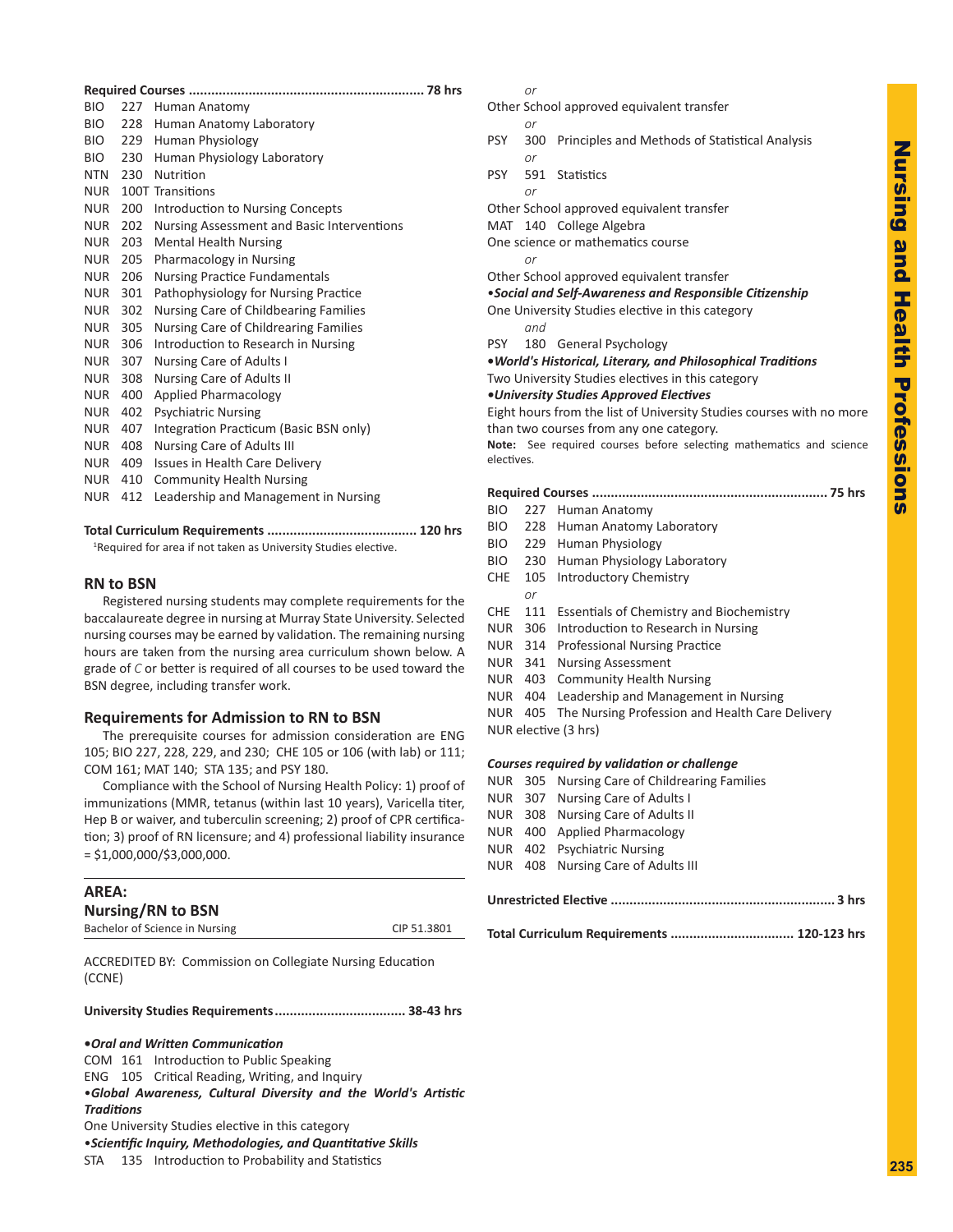# **Graduate Programs**

Graduate Coordinator - Dina Byers

## **Doctor of Nursing Practice (DNP)**

The doctoral degree program in nursing is designed to move BSN prepared Registered Nurses to advanced practice. This unique program educates individuals to be advanced practice nurses (family nurse practitioners and nurse anesthetists) who are nursing leaders prepared to improve health-related outcomes at the individual client, population, and organization/system levels. The program has mandatory clinical experiences across the lifespan at clinical sites encompassing a wide variety of settings depending upon which specialization the student selects. Graduates of the DNP program will meet national certification criteria for advanced licensure.

#### **Requirements for Admission**

Applicants must meet the Murray State University requirements (see *Graduate Admissions*). In addition to the general MSU application, applicants must complete an application from the School of Nursing. This application must be turned in to the school office by the deadline set by the school. Requirements for unconditional and conditional admission are as follows; additional requirements are listed under each concentration. All application materials must be submitted on or before the application deadline.

#### **Unconditional**

- For unconditional admission, an applicant must have:
- undergraduate cumulative grade point average of 3.0 on 4.0 scale;
- baccalaureate degree in nursing from an ACEN/CCNE-accredited institution;
- official transcripts from every college/university attended submitted to Murray State Graduate Admissions;
- current CPR certification; current ACLS and PALS certification for nurse anesthesia specialization only;
- students whose native language is not English, a TOEFL/iBT scores of 86 combined and a minimum of 26 speaking, 20 writing, 20 reading, and 20 listening;
- three professional recommendations submitted on a School of Nursing Recommendation form;
- unencumbered licensure as a registered nurse (students will also be required to be licensed as a registered nurse in any state in which they intend to complete clinical hours for the program);
- submission of a one to three, double-spaced pages listing reasons for the seeking of doctoral study, including short- and long-term professional goals; and
- a successful interview with the DNP faculty.

#### *Nurse Anesthesia Specific Requirements*

- Two years critical care experience as a registered nurse (excluding orientation to the critical care unit) within the past five years and by the time of application;
- chemistry prerequisite of organic or biochemistry course; *and*
- current PALS and ACLS.

Students who request admission to Murray State University's Doctor of Nursing Practice program must be in a good standing at previously and/or currently enrolled programs. Proof of liability insurance for advanced practice nursing, current immunizations, hepatitis vaccine or signed waiver, and TB testing are required before enrollment in clinical nursing courses. Submit copies to the Graduate Coordinator, School of Nursing.

Where unusual or extenuating circumstances are indicated, the Dean of the School of Nursing and Health Professions may admit a student who does not meet the above criteria.

**All application materials must be submitted on or before the application deadline.**

| Doctor of Nursing Practice/<br><b>Family Nurse Practitioner Specialization</b> |            |                                                           |  |  |  |
|--------------------------------------------------------------------------------|------------|-----------------------------------------------------------|--|--|--|
|                                                                                |            | CIP 51.3818                                               |  |  |  |
| ACCREDITED BY: Commission on Collegiate Nursing Education<br>(CCNE)            |            |                                                           |  |  |  |
|                                                                                |            |                                                           |  |  |  |
|                                                                                |            |                                                           |  |  |  |
| <b>NUR</b>                                                                     | 603        | Theory and Concept Analysis in Nursing                    |  |  |  |
| NUR                                                                            | 630        | Research in Nursing <sup>R</sup>                          |  |  |  |
| NUR                                                                            | 631        | Evidence-Based Clinical Practice <sup>L</sup>             |  |  |  |
| NUR                                                                            | 642        | <b>Advanced Pharmacology</b>                              |  |  |  |
| NUR                                                                            | 673        | Pathophysiology in Advanced Nursing Practice              |  |  |  |
| NUR                                                                            | 900        | Philosophy of Science                                     |  |  |  |
| NUR                                                                            | 901        | Foundations of Advanced Nursing Practice                  |  |  |  |
| NUR                                                                            | 902        | <b>Ethics in Nursing</b>                                  |  |  |  |
| NUR                                                                            | 903        | Principles of Epidemiology                                |  |  |  |
| NUR                                                                            | 905        | <b>Health Care Policy</b>                                 |  |  |  |
| NUR<br>NUR                                                                     | 906<br>909 | Leadership/Management of Systems<br>Capstone <sup>R</sup> |  |  |  |
| NUR                                                                            | 912        | Capstone Residency <sup>1</sup>                           |  |  |  |
|                                                                                |            |                                                           |  |  |  |
|                                                                                |            |                                                           |  |  |  |
| NUR                                                                            | 641        | <b>Advanced Nursing Assessment</b>                        |  |  |  |
| NUR                                                                            | 910        | Advanced Practice Clinical Residency <sup>PT</sup>        |  |  |  |
|                                                                                |            |                                                           |  |  |  |
| <b>NUR</b>                                                                     | 929        | Introduction to Primary Care                              |  |  |  |
| NUR                                                                            | 931        | Primary Care of the Family I                              |  |  |  |
| NUR                                                                            | 932        | Primary Care of the Family Clinical I                     |  |  |  |
| NUR                                                                            | 933        | Primary Care of the Family II                             |  |  |  |
| NUR                                                                            | 934        | Primary Care of the Family Clinical II                    |  |  |  |
| NUR                                                                            | 936        | Advanced Primary Care Practicum <sup>PT</sup>             |  |  |  |
| NUR                                                                            | 937        | <b>Primary Care III</b>                                   |  |  |  |

**Additional Course................................................................. 3 hrs**

STA 660 Biostatistics

<sup>1</sup>Will be taken three times for a total of three credit hours.

# **Doctor of Nursing Practice/ Nurse Anesthesia Specialization** CIP 51.3818

ACCREDITED BY: Council on Accreditation of Nurse Anesthesia Educational Programs (COA) and Commission on Collegiate Nursing Education (CCNE)

**Total Course Requirements............................................. 81 hours**

#### **Advanced Nursing Core Courses ......................................... 38 hrs**

- NUR 603 Theory and Concept Analysis in Nursing
- NUR 630 Research in Nursing $R$
- NUR 631 Evidence-Based Clinical PracticeL
- NUR 642 Advanced Pharmacology
- NUR 673 Pathophysiology in Advanced Nursing Practice
- NUR 900 Philosophy of Science
- NUR 901 Foundations of Advanced Nursing Practice
- NUR 902 Ethics in Nursing